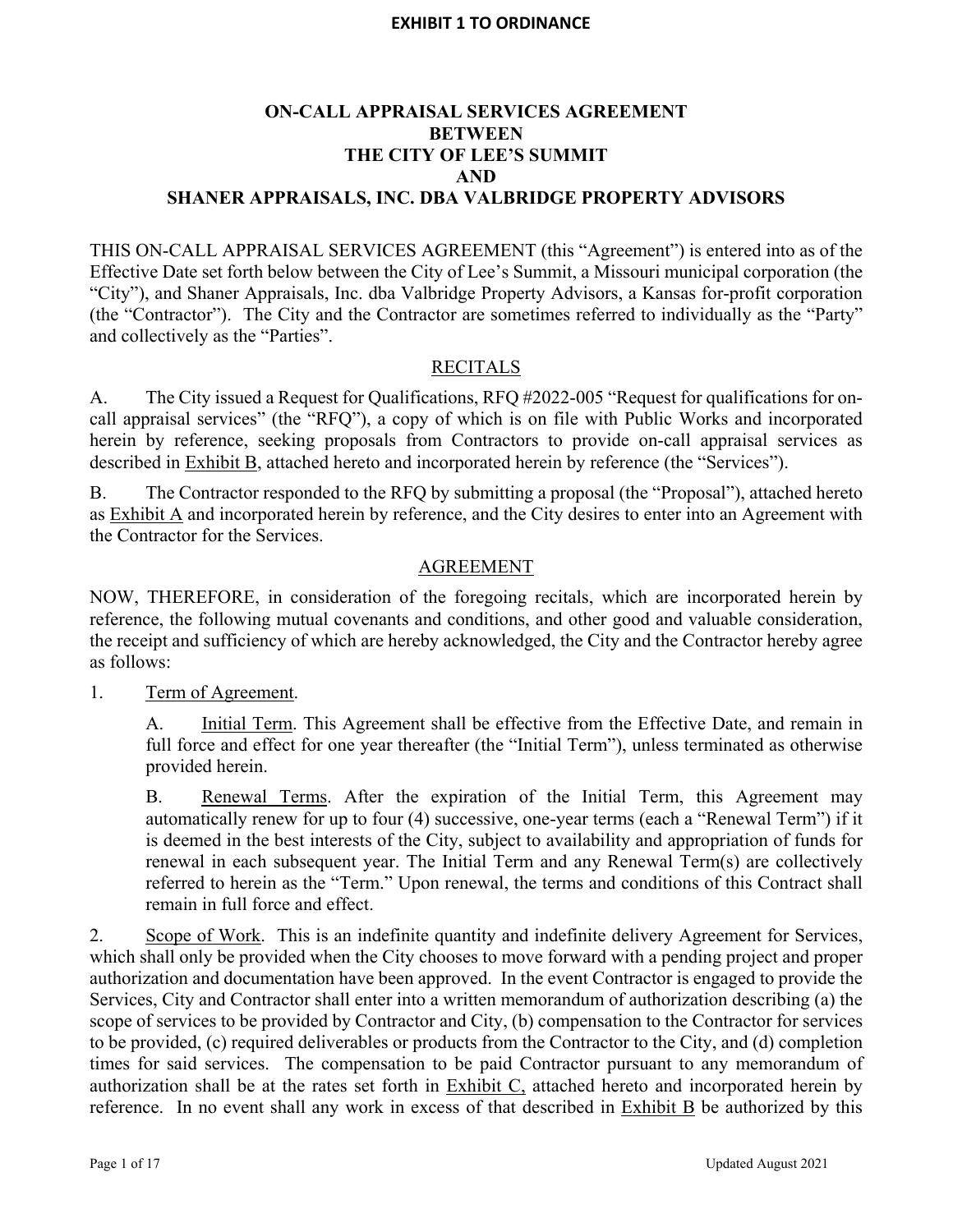Agreement without City and Contractor first entering into a written modification. The City does not guarantee any minimum or maximum amount of Services will be requested under this Agreement.

3. Compensation. The City shall pay Contractor for the Services (as described in Section 2, Scope of Work) at the rates for on-call appraisal services, as set forth in the Fee Schedule, attached hereto as Exhibit C and incorporated herein by reference.

The City's Public Works Department will only review fully documented requests for price increases after an Agreement has been in effect for one (1) year. Any price increase adjustment will only be made at the time of contract renewal and will be a factor in the renewal review process. The City's Public Works Department will determine whether the requested price increase or an alternate option is in the best interest of the City. Any price adjustment will be effective upon the effective date of the contract renewal.

4. Payments. The City shall pay the Contractor upon the completion of each project, based upon work performed and completed to date, and upon submission and approval of invoices. All invoices shall document and itemize all work completed to date, and shall include the Purchase Order number authorizing the transaction, if applicable, and shall be delivered to the City Accounts Payable address indicated on the face of the Purchase Order or email to ap $@c$ ityofls.net, unless otherwise specified. Each invoice statement shall include a record of time expended and work performed in sufficient detail to justify payment. All transportation charges must be prepaid by the Contractor. If invoice is subject to a quick payment discount, the discount period will be calculated from the date of receipt of the claim Service or the/ Materials or the invoice, whichever is later.

5. Safety Plan. Contractor shall provide the Services in accordance with a safety plan that is compliant with Occupational Safety and Health Administration ("OSHA"), American National Standards Institute and National Institute for Occupational Safety and Health standards. If, in the Contractor's sole determination, the Services to be provided do not require a safety plan, Contractor shall notify the City, in writing, describing the reasons a safety plan is unnecessary. The City reserves the right to request a safety plan following such notification.

6. Documents. All documents, including any intellectual property rights thereto, prepared and submitted to the City pursuant to this Agreement shall be the property of the City.

7. Contractor Personnel. Contractor shall provide adequate, experienced personnel, capable of and devoted to the successful performance of the Services under this Agreement. Contractor agrees to assign specific individuals to key positions. If deemed qualified, the Contractor is encouraged to hire City residents to fill vacant positions at all levels. Contractor agrees that, upon commencement of the Services to be performed under this Agreement, key personnel shall not be removed or replaced without prior written notice to the City. If key personnel are not available to perform the Services for a continuous period exceeding thirty (30) calendar days, or are expected to devote substantially less effort to the Services than initially anticipated, Contractor shall immediately notify the City of same and shall, subject to the concurrence of the City, replace such personnel with personnel possessing substantially equal ability and qualifications.

8. Inspection; Acceptance. All work and services shall be subject to inspection and acceptance by the City at reasonable times during Contractor's performance. The Contractor shall provide and maintain a self-inspection system that is acceptable to the City.

9. Licenses; Materials. Contractor shall maintain in current status all federal, state, and local licenses and permits required for the operation of the business conducted by the Contractor. The City has no obligation to provide Contractor, its employees, or subcontractors any business registrations or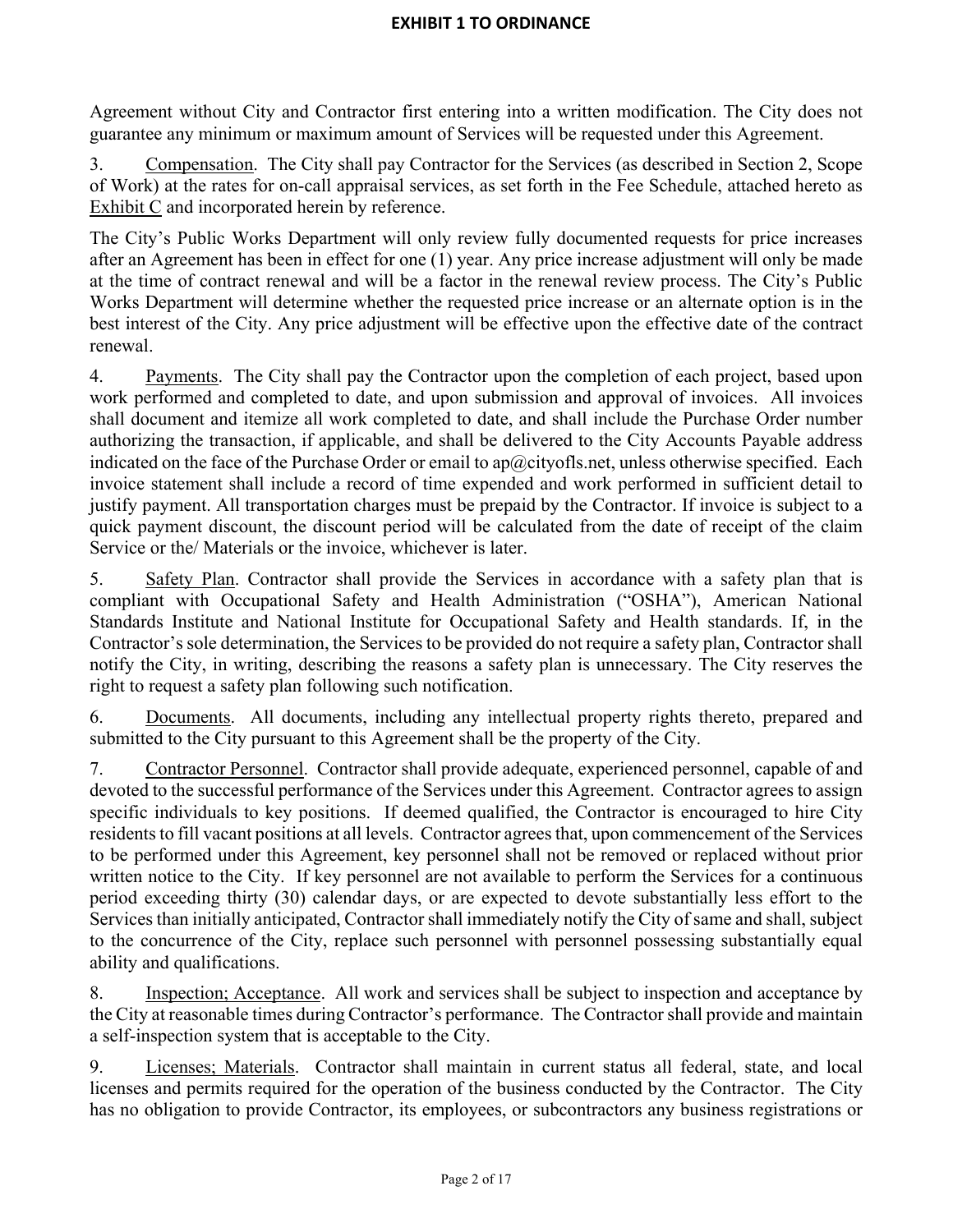licenses required to perform the specific services set forth in this Agreement. The City has no obligation to provide tools, equipment or material to Contractor.

10. Performance Warranty. Contractor warrants that the Services rendered will conform to the requirements of this Agreement and with the care and skill ordinarily used by members of the same profession practicing under similar circumstances at the same time and in the same locality.

11. Indemnification. To the fullest extent permitted by law, the Contractor shall indemnify, defend and hold harmless the City and each council member, officer, director, employee or agent thereof (the City and any such person being herein called an "Indemnified Party"), for, from and against any and all losses, claims, damages, liabilities, fines, penalties, judgments, costs and expenses (including, but not limited to, reasonable attorneys' fees, court costs and the costs of appellate proceedings) to which any such Indemnified Party may become subject, under any theory of liability whatsoever (collectively "Claims"), insofar as such Claims (or actions in respect thereof) relate to, arise out of, or are caused by or based upon the intentional, reckless, or negligent acts, misconduct, errors, directives, mistakes or omissions, in connection with the work or services of the Contractor, its officers, employees, agents, or any tier of subcontractor or person for which Contractor may be legally liable in the performance of this Agreement.

The amount and type of insurance coverage requirements set forth below will in no way be construed as limiting the scope of the indemnity in this Section.

# 12. Insurance.

12.1 General.

A. Insurer Qualifications. Without limiting any obligations or liabilities of Contractor, Contractor shall purchase and maintain, at its own expense, hereinafter stipulated minimum insurance with insurance companies authorized to do business in the State of Missouri, with an AM Best, Inc. rating of A or above with policies and forms satisfactory to the City. Failure to maintain insurance as specified herein may result in termination of this Agreement at the City's option.

B. No Representation of Coverage Adequacy. The City reserves the right to review any and all of the insurance policies and/or endorsements cited in this Agreement, but has no obligation to do so. Failure to demand such evidence of full compliance with the insurance requirements set forth in this Agreement or failure to identify any insurance deficiency shall not relieve Contractor from, nor be construed or deemed a waiver of, its obligation to maintain the required insurance at all times during the performance of this Agreement.

C. Additional Insured. All insurance coverage and self-insured retention or deductible portions, except Workers' Compensation insurance and Professional Liability insurance, if applicable, shall name and endorse, to the fullest extent permitted by law for claims arising out of the performance of this Agreement, the City, its agents, representatives, officers, directors, officials and employees as Additional Insured as specified under the respective coverage sections of this Agreement.

D. Coverage Term. All insurance required herein shall be maintained in full force and effect until all work or services required to be performed under the terms of this Agreement are satisfactorily performed, completed and formally accepted by the City, unless specified otherwise in this Agreement.

E. Primary Insurance. Contractor's insurance shall be, or be endorsed to indicate, its primary, non-contributory insurance with respect to performance of this Agreement and in the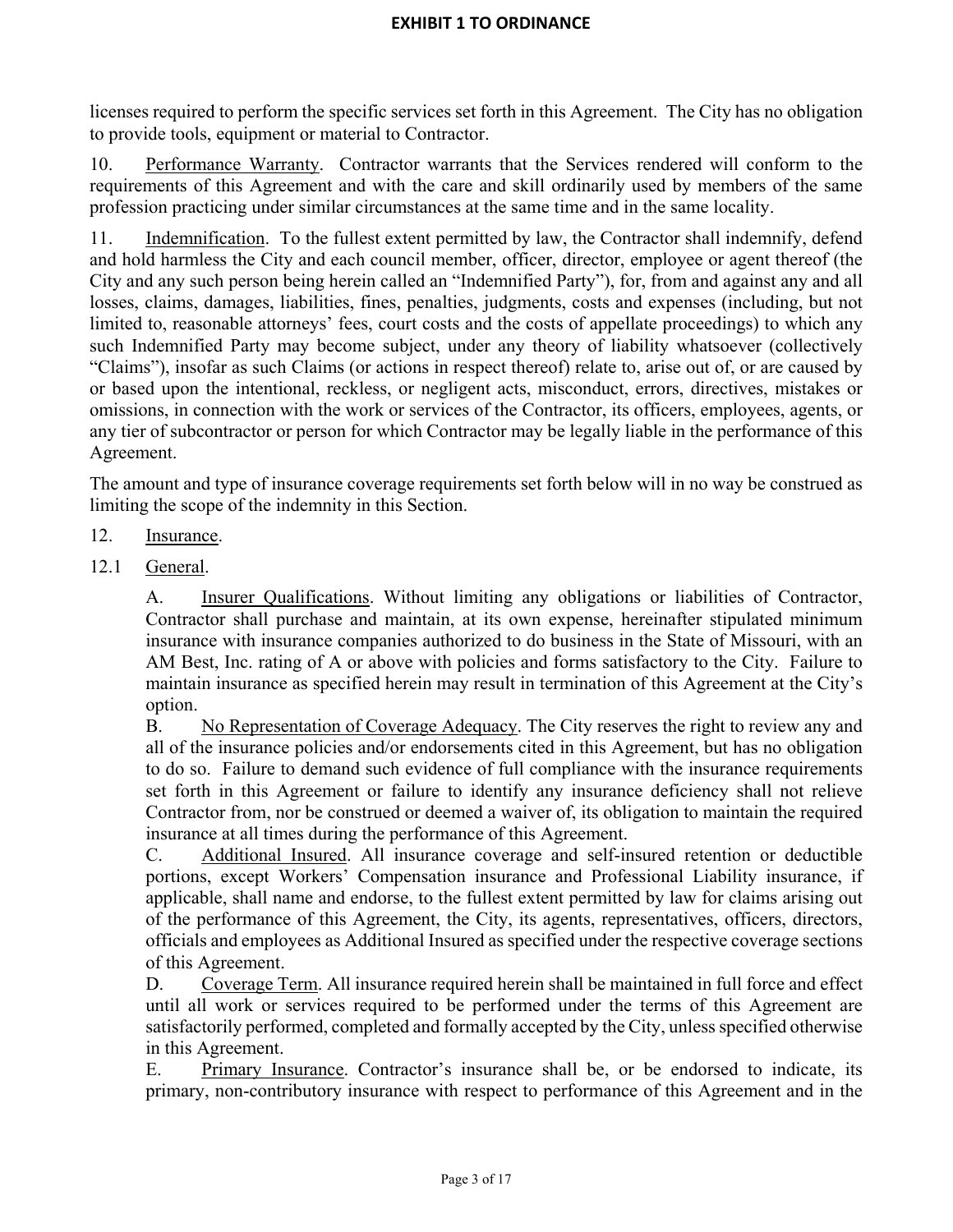protection of the City as an Additional Insured. Such coverage shall be at least as broad as ISO CG 20 01 04 13.

F. Claims Made. In the event any insurance policies required by this Agreement are written on a "claims made" basis, coverage shall extend, either by keeping coverage in force or purchasing an extended reporting option, for six (6) years past completion and acceptance of the services. Such continuing coverage shall be evidenced by submission of annual Certificates of Insurance citing applicable coverage is in force and contains the provisions as required herein for the six-year period.

G. Waiver. All policies, except for Professional Liability, including Workers' Compensation insurance, shall contain a waiver of rights of recovery (subrogation) against the City, its agents, representatives, officials, officers and employees for any claims arising out of the work or services of Contractor. Contractor shall arrange to have such subrogation waivers incorporated into each policy via formal written endorsement.

H. Policy Deductibles and/or Self-Insured Retentions. The policies set forth in these requirements may provide coverage that contains deductibles or self-insured retention amounts. Such deductibles or self-insured retention shall not be applicable with respect to the policy limits provided to the City. Contractor shall be solely responsible for any such deductible or selfinsured retention amount.

I. Sovereign immunity. In no event shall any language or requirement in this Agreement be construed as or constitute a waiver or limitation of City's defenses with regard to sovereign immunity, governmental immunity, or official immunity under federal or state constitutions, statutes, and/or laws.

J. Use of Subcontractors. If any work under this Agreement is subcontracted in any way, Contractor shall either cover all sub-contractors in the Contractor's liability insurance policy or execute written agreements with its subcontractors containing the indemnification provisions set forth in this Section and insurance requirements set forth herein protecting the City and Contractor. Contractor shall be responsible for executing any agreements with its subcontractors and obtaining certificates of insurance verifying the insurance requirements.

K. Notice of Claim. Contractor shall upon receipt of notice of any claim in connection with this Agreement promptly notify the City, providing full details thereof, including an estimate of the amount of loss or liability. Contractor shall also promptly notify the City of any reduction in limits of protection afforded under any policy listed in the certificate(s) of insurance in an amount such that the policy aggregate becomes less than the current statutory waiver of sovereign immunity, regardless of whether such impairment is a result of this Agreement. A breach of this provision is a material breach of the Agreement.

L. Evidence of Insurance. Prior to commencing any work or services under this Agreement, Contractor will provide the City with suitable evidence of insurance in the form of certificates of insurance and a copy of the declaration page(s) of the insurance policies as required by this Agreement, issued by Contractor's insurance insurer(s) as evidence that policies are placed with acceptable insurers as specified herein and provide the required coverages, conditions and limits of coverage specified in this Agreement and that such coverage and provisions are in full force and effect. The City may reasonably rely upon the certificates of insurance and declaration page(s) of the insurance policies as evidence of coverage but such acceptance and reliance shall not waive or alter in any way the insurance requirements or obligations of this Agreement.

If any of the policies required by this Agreement expire during the life of this Agreement, Contractor shall forward renewal certificates and declaration page(s) to the City thirty (30) days prior to the expiration date. All certificates of insurance and declarations required by this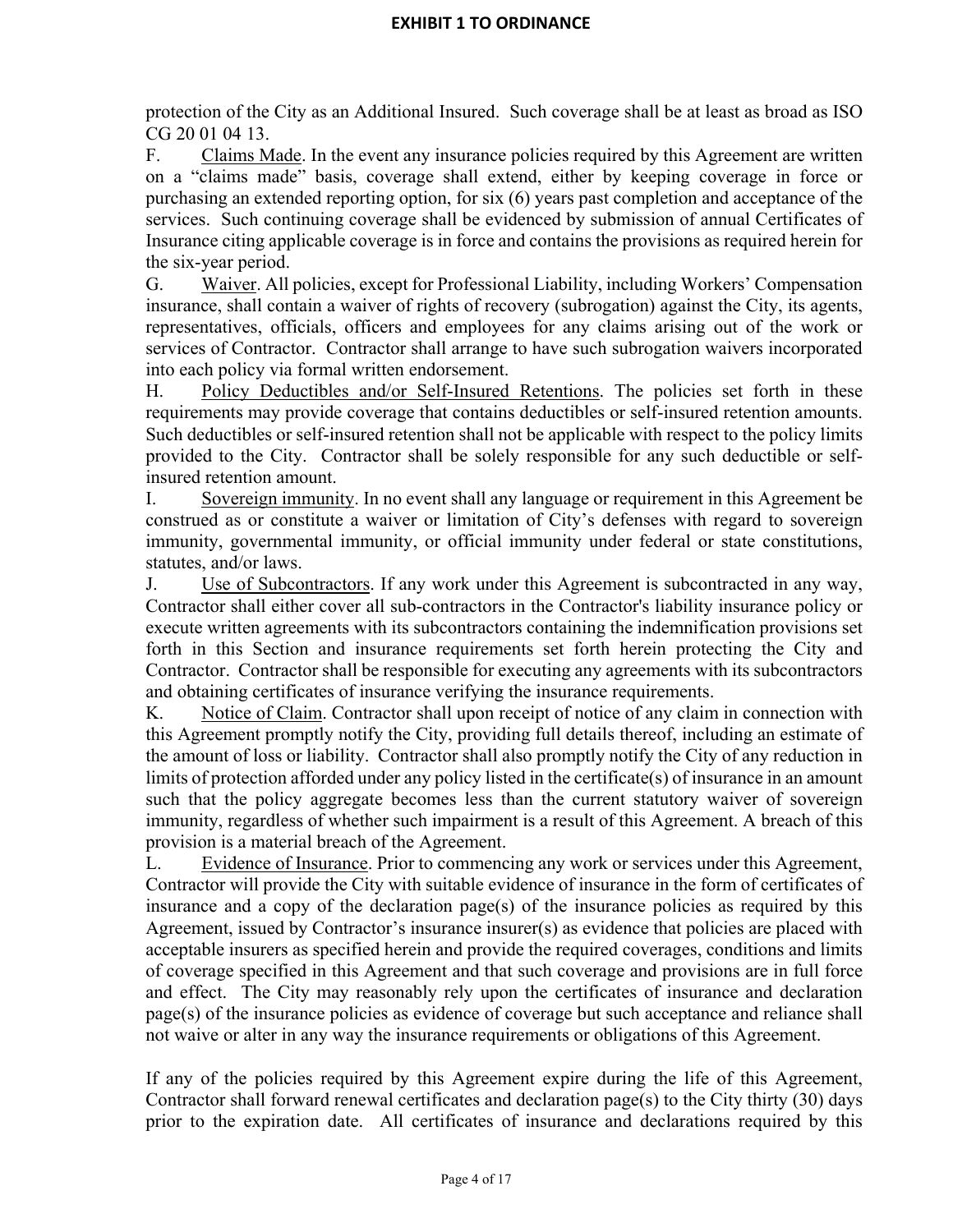Agreement shall be identified by referencing number and title of this Agreement. Additionally, certificates of insurance and declaration page(s) of the insurance policies submitted without a reference to this Agreement, as applicable, will be subject to rejection and may be returned or discarded. Certificates of insurance and declaration page(s) shall specifically include the following provisions:

- (1) The City, its agents, representatives, officers, directors, officials and employees are Additional Insureds as follows:
	- (a) Commercial General Liability Under Insurance Services Office, Inc., ("ISO") Form CG 20 10 03 97 and CG 20 37 07 04, or their equivalents.
	- (b) Auto Liability Under ISO Form CA 20 48 or equivalent.
	- (c) Excess Liability Follow Form to underlying insurance.
- (2) Contractor's insurance shall be primary, non-contributory insurance with respect to performance of the Agreement.
- (3) All policies, except for Professional Liability, including Workers' Compensation, waive rights of recovery (subrogation) against City, its agents, representatives, officers, officials and employees for any claims arising out of work or services performed by Contractor under this Agreement.
- (4) ACORD certificate of insurance form 25 (2014/01) is preferred. If ACORD certificate of insurance form 25 (2001/08) is used, the phrases in the cancellation provision "endeavor to" and "but failure to mail such notice shall impose no obligation or liability of any kind upon the company, its agents or representatives" shall be deleted. Certificate forms other than ACORD form shall have similar restrictive language deleted.

All Certificates of Insurance shall name the City of Lee's Summit as the certificate holder and send the certificate and any endorsements to:

City of Lee's Summit Attn: Public Works 220 S.E. Green Street Lee's Summit, MO 64063 -2358

M. Endorsements. Contractor shall provide the City with the necessary endorsements to ensure City is provided the insurance coverage set forth in this Subsection.

# 12.2 Required Insurance Coverage.

A. Commercial General Liability. Contractor shall maintain "occurrence" form Commercial General Liability insurance with an unimpaired limit of not less than \$1,000,000 for each occurrence, \$2,000,000 Products and Completed Operations Annual Aggregate and a \$2,000,000 General Aggregate Limit. The policy shall cover liability arising from premises, operations, independent contractors, products-completed operations, bodily injury, personal injury and advertising injury. Coverage under the policy will be at least as broad as ISO policy form CG 00 01 93 or equivalent thereof, including but not limited to, separation of insured's clause. To the fullest extent allowed by law, for claims arising out of the performance of this Agreement, the City, its agents, representatives, officers, officials and employees shall be endorsed as an Additional Insured under ISO, Commercial General Liability Additional Insured Endorsement forms CG 20 10 03 97 and CG 20 37 07 04, or their equivalents, which shall read "Who is an Insured (Section II) is amended to include as an insured the person or organization shown in the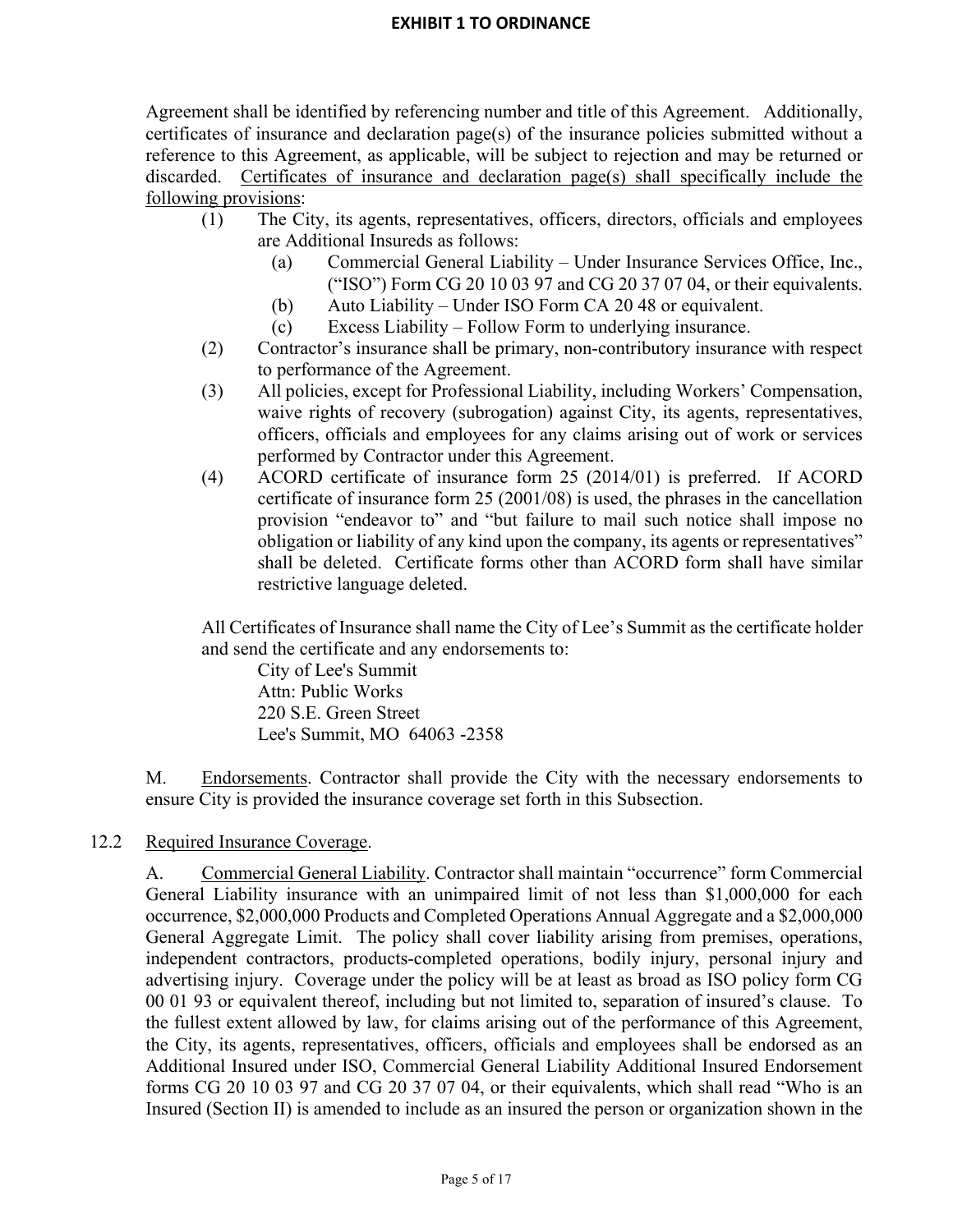Schedule, but only with respect to liability arising out of "your work" for that insured by or for you." The policy shall contain an endorsement waiving rights of recovery (subrogation) against the City, its agents, representatives, officials, officers and employees. If any Excess insurance is utilized to fulfill the requirements of this subsection, such Excess insurance shall be "follow form" equal or broader in coverage scope than underlying insurance.

B. Vehicle Liability. Contractor shall maintain Business Automobile Liability insurance with an unimpaired limit of \$1,000,000 each occurrence on Contractor's owned, hired and nonowned vehicles assigned to or used in the performance of the Contractor's work or services under this Agreement. Coverage will be at least as broad as ISO coverage code "1" "any auto" policy form CA 00 01 12 93 or equivalent thereof. To the fullest extent allowed by law, for claims arising out of the performance of this Agreement, the City, its agents, representatives, officers, directors, officials and employees shall be endorsed as an Additional Insured under ISO Business Auto policy Designated Insured Endorsement form CA 20 48 or equivalent. The policy shall contain an endorsement waiving rights of recovery (subrogation) against the City, its agents, representatives, officials, officers and employees. If any Excess insurance is utilized to fulfill the requirements of this subsection, such Excess insurance shall be "follow form" equal or broader in coverage scope than underlying insurance.

C. Workers' Compensation Insurance. Contractor shall maintain Workers' Compensation insurance to cover obligations imposed by federal and state statutes having jurisdiction over Contractor's employees engaged in the performance of work or services under this Agreement and shall also maintain Employers Liability Insurance with an unimpaired limit of not less than \$500,000 for each accident, \$500,000 disease for each employee and \$1,000,000 disease policy limit. The policy shall contain an endorsement waiving rights of recovery (subrogation) against the City, its agents, representatives, officials, officers and employees.

D. Professional Liability. If this Agreement is the subject of any professional services or work, or if the Contractor engages in any professional services or work in any way related to performing the work under this Agreement, the Contractor shall maintain Professional Liability insurance covering negligent errors and omissions arising out of the Services performed by the Contractor, or anyone employed by the Contractor, or anyone for whose negligent acts, mistakes, errors and omissions the Contractor is legally liable, with an liability insurance limit of \$1,000,000 each claim and \$2,000,000 annual aggregate.

The Policy shall include, or be endorsed to include, property damage liability coverage for damage to, alteration of, loss of, or destruction of electronic data and/or information "property" of the City in the care, custody, or control of Contractor.

12.3 Cancellation and Expiration Notice. Insurance required herein shall not expire, be canceled, or be materially changed without thirty (30) days' prior written notice to the City.

13. Termination; Cancellation.

13.1 For City's Convenience. This Agreement is for the convenience of the City and, as such, may be terminated without cause after receipt by Contractor of written notice by the City. The Notice of Termination shall specify the effective date of termination, which shall be not less than five (5) calendar days from the date the notice is personally delivered or ten (10) days from the date the Notice of Termination is sent by another method. Upon termination for convenience, Contractor shall be paid, for all undisputed materials or services that were delivered prior to the termination date.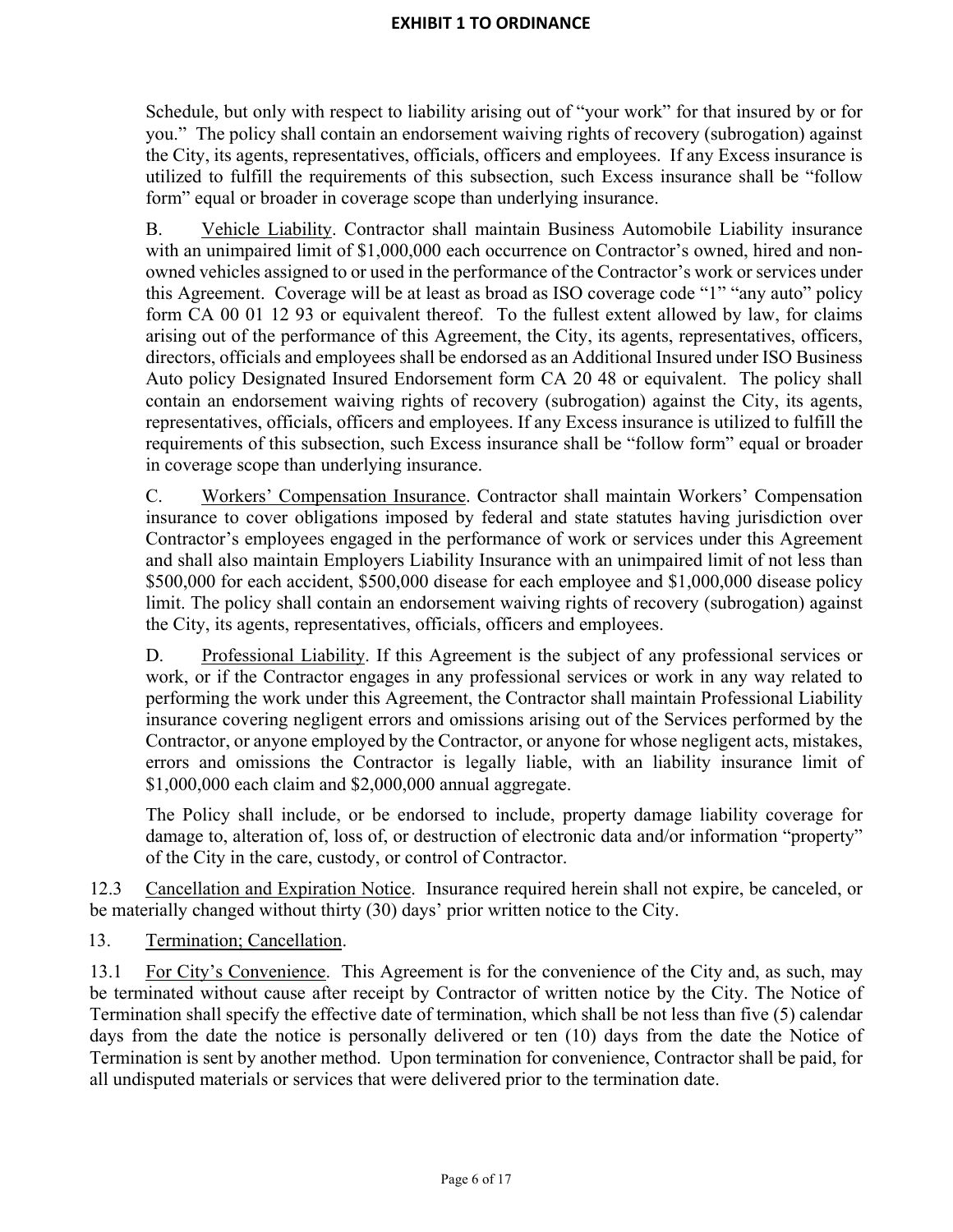13.2 For Cause. If either Party fails to perform any obligation pursuant to this Agreement and such Party fails to cure its nonperformance within thirty (30) calendar days after notice of nonperformance is given by the non-defaulting Party, such Party will be in default. In the event of such default, the nondefaulting Party may terminate this Agreement immediately for cause and will have all remedies that are available to it at law or in equity including, without limitation, the remedy of specific performance. If the nature of the defaulting Party's nonperformance is such that it cannot reasonably be cured within thirty (30) calendar days, then the defaulting Party will have such additional periods of time as may be reasonably necessary under the circumstances, provided the defaulting Party immediately (1) provides written notice to the non-defaulting Party and (2) commences to cure its nonperformance and thereafter diligently continues to completion the cure of its nonperformance. In no event shall any such cure period exceed ninety (90) calendar days. In the event of such termination for cause, payment shall be made by the City to the Contractor for the undisputed portion of its fee due as of the termination date.

The City shall have the right to declare the Contractor in default for the following reasons, which set forth examples, but are not the only reasons the Contractor may declared in default:

A. Upon a breach by the Contractor of a material term or condition of this Contract, including unsatisfactory performance of the services;

B. Upon insolvency or the commencement of any proceeding by or against the Contractor, either voluntarily or involuntarily, under the Bankruptcy Code or relating to the insolvency, receivership, liquidation, or composition of the Contractor for the benefit of creditors;

C. If the Contractor refuses or fails to proceed with the services under the Contract when and as directed by the City;

D. If the Contractor or any of its officers, directors, partners, five percent (5%) or greater shareholders, principals, or other employee or person substantially involved in its activities are indicted or convicted after execution of the Contract under any state or federal law of any of the following:

1. a criminal offense incident to obtaining or attempting to obtain or performing a public or private contract;

2. fraud, embezzlement, theft, bribery, forgery, falsification, or destruction of records, or receiving stolen property;

3. a criminal violation of any state or federal antitrust law;

4. violation of the Racketeer Influence and Corrupt Organization Act, 18 U.S.C. § 1961 et seq., or the Mail Fraud Act, 18 U.S.C. § 1341 et seq., for acts in connection with the submission of bids or proposals for a public or private contract;

5. conspiracy to commit any act or omission that would constitute grounds for conviction or liability under any statute described in subparagraph (d) above; or

6. an offense indicating a lack of business integrity that seriously and directly affects responsibility as a City contractor.

E. If the Contractor or any of its officers, directors, partners, five percent (5%) or greater shareholders, principals, or other employee or person substantially involved in its activities are subject to a judgment of civil liability under any state or federal antitrust law for acts or omissions in connection with the submission of bids or proposals for a public or private contract; or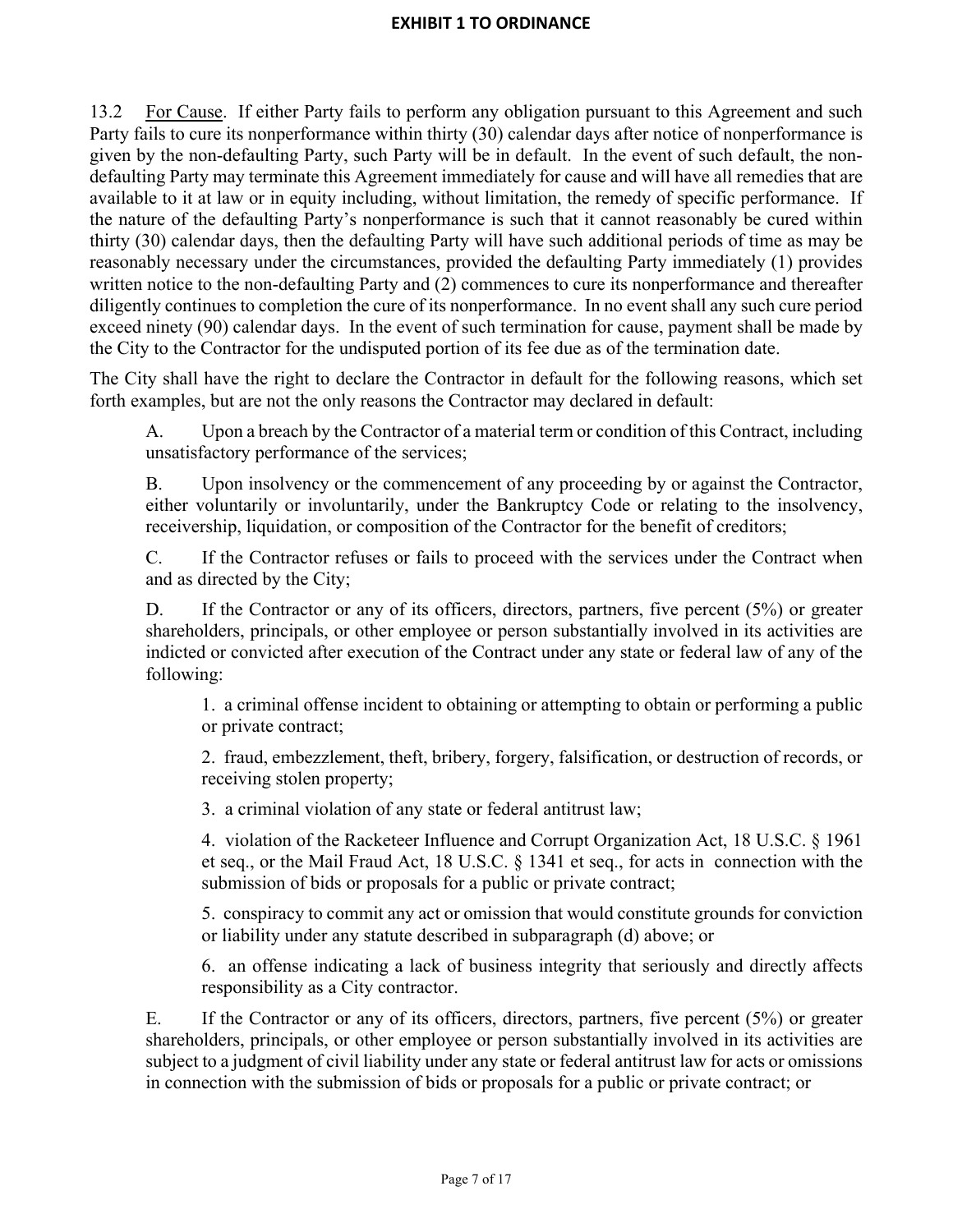F. If the Contractor or any of its officers, directors, partners, five percent (5%) or greater shareholders, principals, or other employee or person substantially involved in its activities makes or causes to be made any false, deceptive, or fraudulent material statement, or fail to make a required material statement in any bid, proposal, or application for City or other government work.

13.3 Gratuities. The City may, by written notice to the Contractor, cancel this Agreement if it is found by the City that gratuities, in the form of economic opportunity, future employment, entertainment, gifts or otherwise, were offered or given by the Contractor or any agent or representative of the Contractor to any officer, agent or employee of the City for the purpose of securing this Agreement. In the event this Agreement is canceled by the City pursuant to this provision, the City shall be entitled, in addition to any other rights and remedies, to recover and withhold from the Contractor an amount equal to 150% of the gratuity.

13.4 Agreement Subject to Appropriation. The City is obligated only to pay its obligations set forth in the Agreement as may lawfully be made from funds appropriated and budgeted for that purpose during the City's then current fiscal year. The City's obligations under this Agreement are current expenses subject to the "budget law" and the unfettered legislative discretion of the City concerning budgeted purposes and appropriation of funds. Should the City elect not to appropriate and budget funds to pay its Agreement obligations, this Agreement shall be deemed terminated at the end of the then-current fiscal year term for which such funds were appropriated and budgeted for such purpose and the City shall be relieved of any subsequent obligation under this Agreement. The Parties agree that the City has no obligation or duty of good faith to budget or appropriate the payment of the City's obligations set forth in this Agreement in any budget in any fiscal year other than the fiscal year in which the Agreement is executed and delivered. The City shall be the sole judge and authority in determining the availability of funds for its obligations under this Agreement. The City shall keep Contractor informed as to the availability of funds for this Agreement. The obligation of the City to make any payment pursuant to this Agreement is not a general obligation or indebtedness of the City. Contractor hereby waives any and all rights to bring any claim against the City from or relating in any way to the City's termination of this Agreement pursuant to this section.

13.5 Conflict of Interest. No salaried officer or employee of the City and no member of the City Council shall have a financial interest, direct or indirect, in this Agreement, and any violation of this provision renders the Agreement void. The parties shall comply with all federal conflict of interest statutes and regulations, and all applicable provisions of §§ 105.450, *et. seq*. RSMo. Contractor covenants that it presently has no interest and shall not acquire any interest, direct or indirect, which would conflict in any manner or degree with the performance of Services to be performed under this Agreement. Contractor further covenants that in the performance of this Agreement no person having such interest shall be employed.

# 14. Miscellaneous.

14.1 Independent Contractor. It is clearly understood that each party will act in its individual capacity and not as an agent, employee, partner, joint venturer, or associate of the other. An employee or agent of one party shall not be deemed or construed to be the employee or agent of the other for any purpose whatsoever. Contractor acknowledges and agrees that all services provided under this Agreement are being provided as an independent contractor, not as an employee or agent of the City. Contractor, its employees and subcontractors are not entitled to workers' compensation benefits from the City. The City does not have the authority to supervise or control the actual work of Contractor, its employees or subcontractors. Contractor is neither prohibited from entering into other contracts nor prohibited from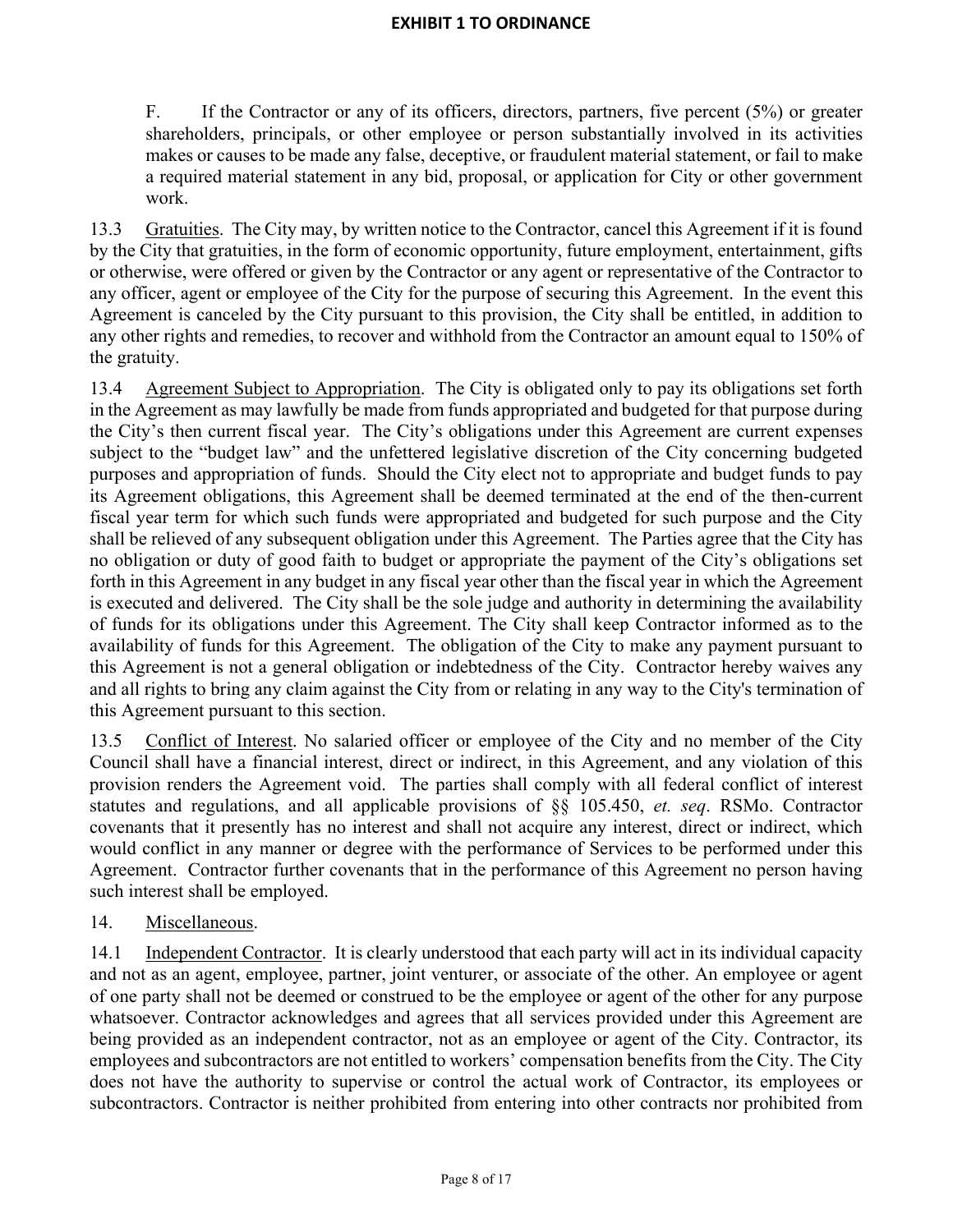practicing its profession elsewhere. City and Contractor do not intend to nor will they combine business operations under this Agreement.

14.2 Applicable Law; Venue. This Agreement shall be governed by the laws of the State of Missouri, and a suit pertaining to this Agreement may be brought only in courts in eastern Jackson County, Missouri. The Parties expressly and irrevocably consent to the exclusive jurisdiction and venue of such courts and expressly waive the right to transfer or remove any such action.

14.3 Laws and Regulations. Contractor shall comply with all federal, state, and local laws, regulations, and ordinances applicable to its performance under this Agreement. The Contractor shall include similar requirements of all subcontractors in Agreements entered for performance of Contractor's obligations under this Agreement. Contractor shall keep fully informed and shall at all times during the performance of its duties under this Agreement ensure that it and any person for whom the Contractor is responsible abides by, and remains in compliance with, all rules, regulations, ordinances, statutes or laws affecting the Services, including, but not limited to, the following: (1) existing and future City and County ordinances and regulations; (2) existing and future State and Federal laws and regulations; and (C) existing and future Occupational Safety and Health Administration standards.

14.4 Amendments. This Agreement may be modified only by a written amendment signed by persons duly authorized to enter into contracts on behalf of the City and the Contractor.

14.5 Provisions Required by Law. Each and every provision of law and any clause required by law to be in the Agreement will be read and enforced as though it were included herein and, if through mistake or otherwise any such provision is not inserted, or is not correctly inserted, then upon the application of either Party, the Agreement will promptly be physically amended to make such insertion or correction.

14.6 Severability. The provisions of this Agreement are severable to the extent that any provision or application held to be invalid by a Court of competent jurisdiction shall not affect any other provision or application of the Agreement which may remain in effect without the invalid provision or application.

14.7 Entire Agreement; Interpretation; Parol Evidence. This Agreement represents the entire agreement of the Parties with respect to its subject matter, and all previous agreements, whether oral or written, entered into prior to this Agreement are hereby revoked and superseded by this Agreement. No representations, warranties, inducements or oral agreements have been made by any of the Parties except as expressly set forth herein, or in any other contemporaneous written agreement executed for the purposes of carrying out the provisions of this Agreement. This Agreement shall be construed and interpreted according to its plain meaning, and no presumption shall be deemed to apply in favor of, or against the Party drafting the Agreement. The Parties acknowledge and agree that each has had the opportunity to seek and utilize legal counsel in the drafting of, review of, and entry into this Agreement.

14.8 Assignment; Delegation. No right or interest in this Agreement shall be assigned or delegated by Contractor without prior, written permission of the City, signed by the City Administrator. Any attempted assignment or delegation by Contractor in violation of this provision shall be a breach of this Agreement by Contractor. The requirements of this Agreement are binding upon the heirs, executors, administrators, successors, and assigns of both Parties.

14.9 Subcontracts. No subcontract shall be entered into by the Contractor with any other Party to furnish any of the material or services specified herein without the prior written and signed approval of the City. The Contractor is responsible for performance under this Agreement whether or not subcontractors are used. Failure to pay subcontractors in a timely manner pursuant to any subcontract shall be a material breach of this Agreement by Contractor.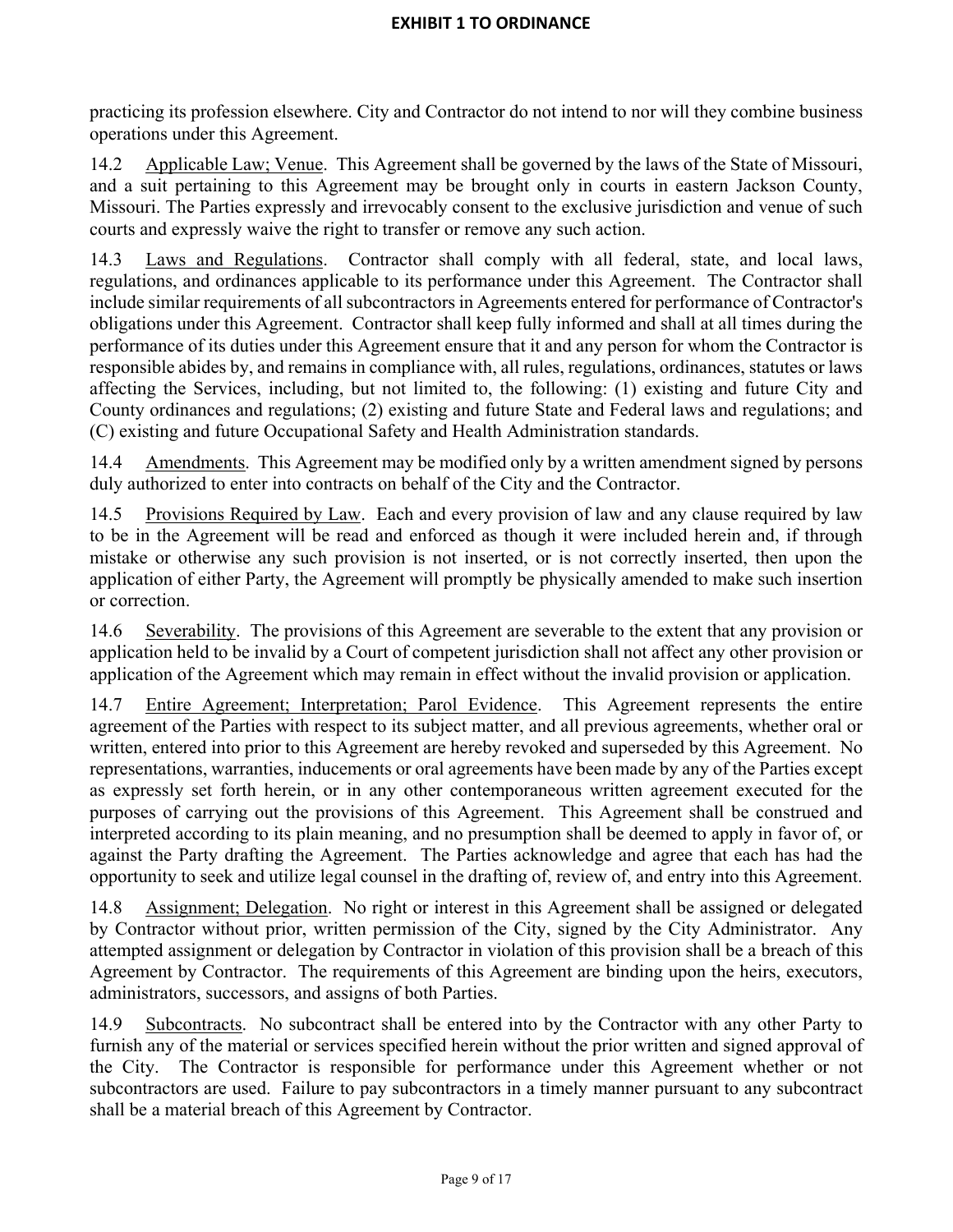14.10 Rights and Remedies. No provision in this Agreement shall be construed, expressly or by implication, as waiver by the City of any existing or future right and/or remedy available by law in the event of any claim of default or breach of this Agreement. The failure of the City to insist upon the strict performance of any term or condition of this Agreement or to exercise or delay the exercise of any right or remedy provided in this Agreement, or by law, or the City's acceptance of and payment for services, shall not release the Contractor from any responsibilities or obligations imposed by this Agreement or by law, and shall not be deemed a waiver of any right of the City to insist upon the strict performance of this Agreement.

14.11 Offset for Damages. In addition to all other remedies at law or equity, the City may offset from any money due to the Contractor any amounts Contractor owes to the City for damages resulting from breach or deficiencies in performance or breach of any obligation under this Agreement.

14.12 Notices and Requests. Any notice or other communication required or permitted to be given under this Agreement shall be in writing and shall be deemed to have been duly given if (1) delivered to the Party at the address set forth below, (2) deposited in the U.S. Mail, registered or certified, return receipt requested, to the address set forth below or (3) given to a recognized and reputable overnight delivery service, to the address set forth below:

| If to the City:   | City of Lee's Summit<br>220 SE Green St<br>Lee's Summit, Missouri 64063<br>Attn: Public Works Department |
|-------------------|----------------------------------------------------------------------------------------------------------|
| With copy to:     | City of Lee's Summit<br>220 SE Green St<br>Lee's Summit, Missouri 64063<br>Attn: City Attorney's Office  |
| If to Contractor: | 10990 Quivira Road, Suite 100<br>Overland Park, KS 66210<br>Attn: Daniel Kann                            |

or at such other address, and to the attention of such other person or officer, as any Party may designate in writing by notice duly given pursuant to this subsection. Notices shall be deemed received (1) when delivered to the Party, (2) three (3) business days after being placed in the U.S. Mail, properly addressed, with sufficient postage, or (3) the following business day after being given to a recognized overnight delivery service, with the person giving the notice paying all required charges and instructing the delivery service to deliver on the following business day. If a copy of a notice is also given to a Party's counsel or other recipient, the provisions above governing the date on which a notice is deemed to have been received by a Party shall mean and refer to the date on which the Party, and not its counsel or other recipient to which a copy of the notice may be sent, is deemed to have received the notice.

14.13 Force Majeure. The Parties shall be excused from performance during the time and to the extent that they are prevented from obtaining, delivering, or performing for reasons beyond the Parties' reasonable control, including without limitation, by act of God, public health emergency, natural disaster fire, strike, loss or shortage of transportation facilities, lock-out, commandeering of materials, products, plants or facilities by the government, and any other events or circumstances beyond the reasonable control of the party, when satisfactory evidence is presented to the City, provided that it is satisfactorily established that the non-performance is not due to the fault or neglect of the Party not performing.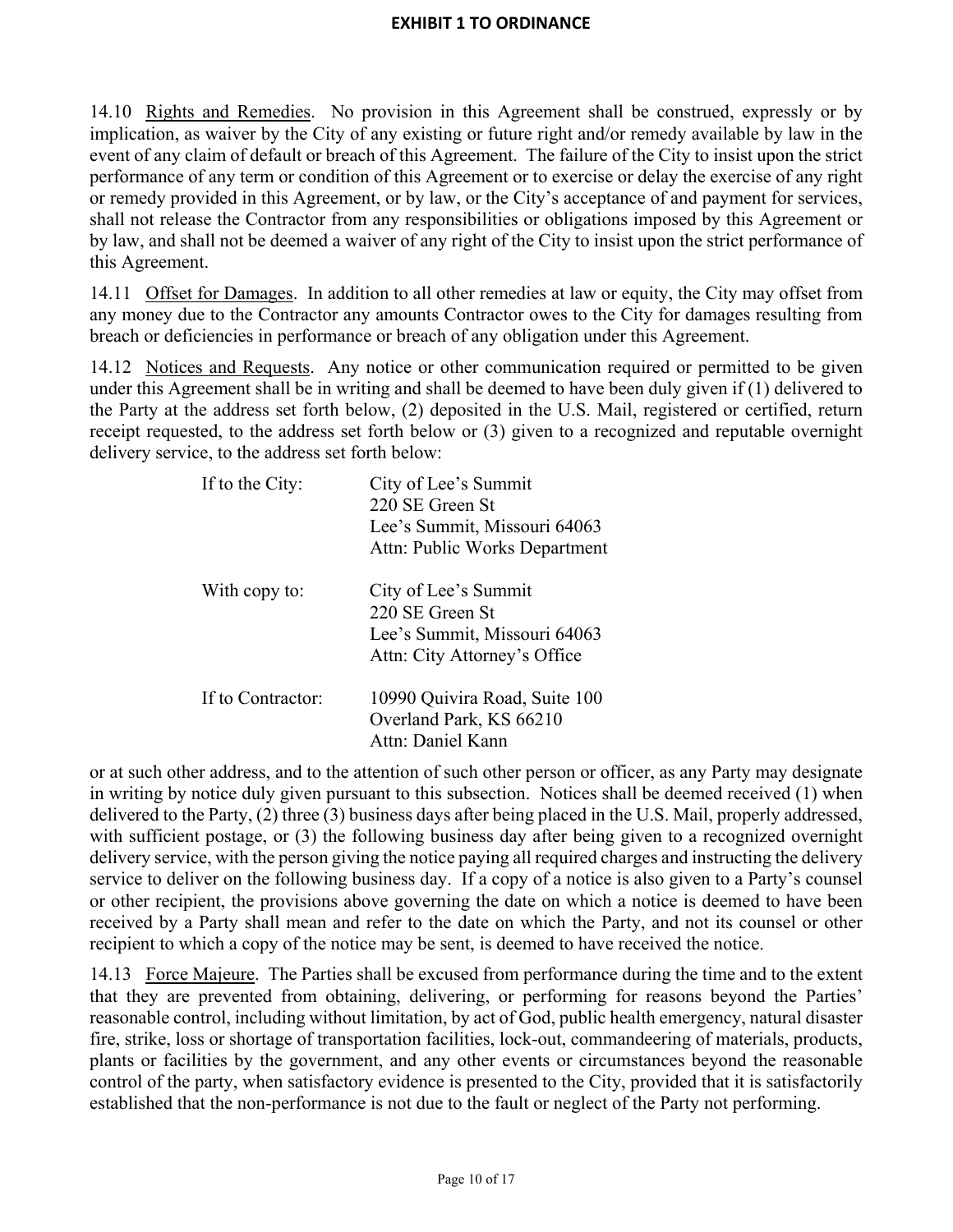14.14 Confidentiality of Records. The Contractor shall establish and maintain procedures and controls that are acceptable to the City for the purpose of ensuring that information contained in its records or obtained from the City or from others in carrying out its obligations under this Agreement shall not be used or disclosed by it, its agents, officers, or employees, except as required to perform Contractor's duties under this Agreement. Persons requesting such information should be referred to the City. Contractor also agrees that any information pertaining to individual persons shall not be divulged other than to employees or officers of Contractor as needed for the performance of duties under this Agreement. Contractor shall ensure its subcontractors are aware of and comply with this provision.

# 14.15 Information Technology

A. Limited Access. If necessary for the fulfillment of the Contract, the City may provide the Contractor with non-exclusive, limited access to the City's information technology infrastructure. The Contractor understands and agrees to abide by all the City policies, standards, regulations and restrictions regarding access and usage of the City's information technology infrastructure. The Contractor shall enforce all such policies, standards, regulations and restrictions with all the Contractor's employees, agents or any tier of subcontractor granted access in the performance of this Contract, and shall be granted and authorize only such access as may be necessary for the purpose of fulfilling the requirements of the Contract.

B. Data Confidentiality: All data, regardless of form, including originals, images and reproductions, prepared by, obtained by or transmitted to the Contractor in connection with this Contract is confidential, proprietary information owned by the City. Except as specifically provided in this Contract, the Contractor shall not shall not, without the prior, written consent of the City Manager or authorized designee, (A) disclose data generated in the performance of the Services to any third party or (B) use City data and information.

C. Data Security. Personal identifying information, financial account information, or restricted City information, whether electronic format or hard copy, must be secured and protected at all times to avoid unauthorized access. At a minimum, the Contractor must encrypt and/or password-protect electronic files. This includes data saved to laptop computers, computerized devices or removable storage devices. When personal identifying information, financial account information, or restricted City information, regardless of its format, is no longer necessary or this Contract is terminated (whichever occurs first), the information must be redacted or destroyed through appropriate and secure methods that ensure the information cannot be viewed, accessed or reconstructed. Before the information discussed in this subsection is destroyed, the Contractor shall send a copy of such information to the City in a format specified by the City.

D. Compromised Security. In the event that data collected or obtained by the Contractor in connection with this Contract is believed to have been compromised, the Contractor shall notify the City Manager, or authorized designee, immediately. The Contractor agrees to reimburse the City for any costs incurred by the City to investigate potential breaches of this data and, where applicable, the cost of notifying individuals who may be impacted by the breach.

E. Permitted Access. The Contractor's employees, agents and subcontractors must receive prior, written approval from the City before being granted access to the City's information technology infrastructure and data and the City, in its sole determination, shall determine accessibility and limitations thereto. The Contractor agrees that the requirements of this Section shall be incorporated into all subcontractor/subcontractor contracts entered into by the Contractor. It is further agreed that a violation of this Section shall be deemed to cause irreparable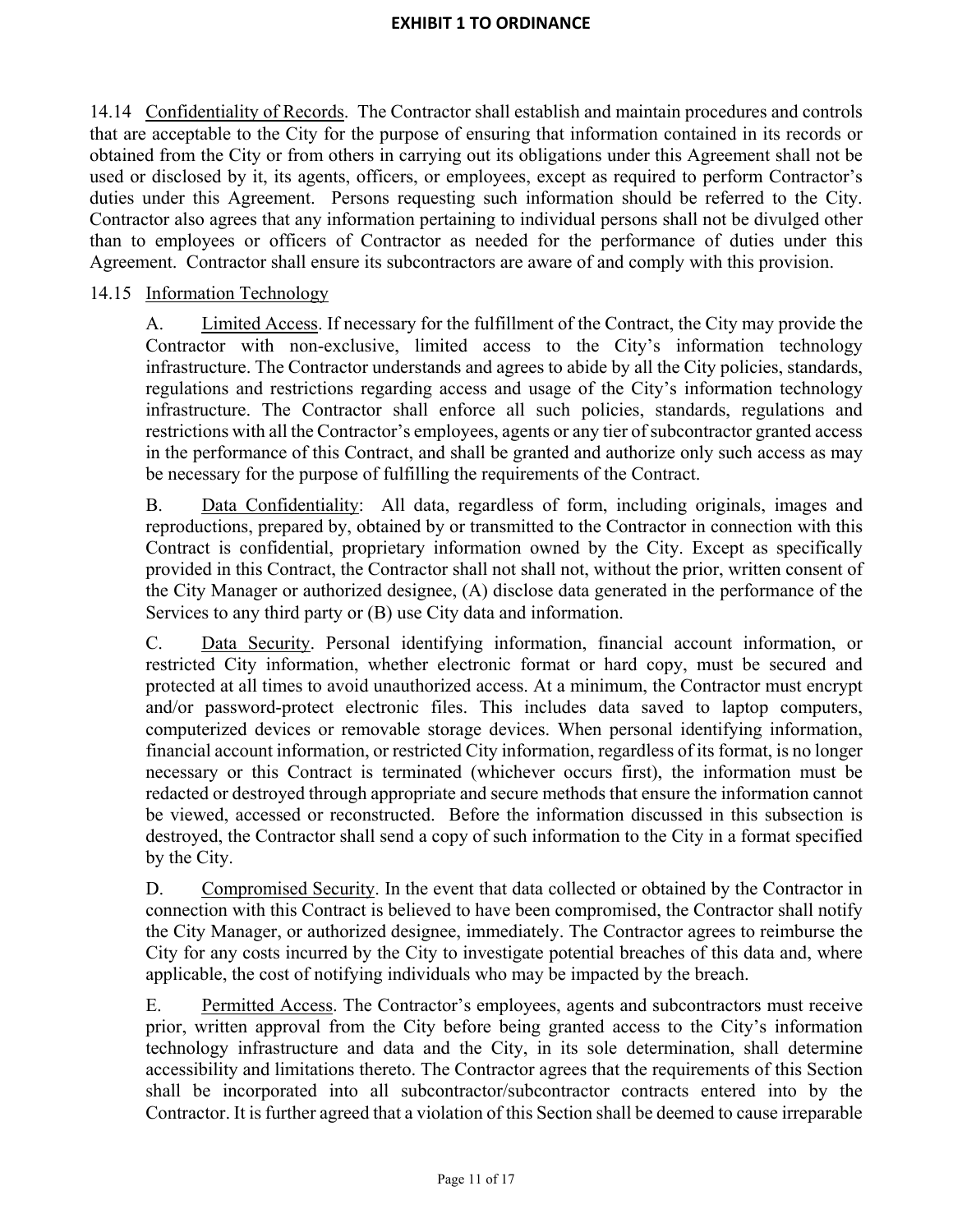harm that justifies injunctive relief in court. A violation of this Section may result in immediate termination of this Contract without notice.

F. Cessation of Operation or Support. If Contractor ceases to operate, ends support of, or otherwise divests its interest in the software and materials for which it is contracted by the City and does not assign its service obligations according to these Terms and Conditions, the Contractor shall provide the City a copy of current source code. The City agrees it shall only use the source code to support its internal use of the software.

G. Disengagement. In the event the Contract is terminated by either party, Contractor agrees to confer back to the City all of its data, in usable and normalized format, within 30 calendar days of notice of termination. There shall be no charge for the return of City data to the City.

H. Survival. The obligations of the Contractor under this Section shall survive the termination of this Contract.

14.16 Work Authorization/E-verify. Pursuant § 285.530, RSMo., if Agreement exceeds five thousand dollars (\$5,000.00), Contractor warrants and affirms to the City that (i) Contractor is enrolled and participates in a federal work authorization program with respect to the employees working in connection with the contracted services and (ii) Contractor does not knowingly employ any person who is an unauthorized alien in connection with the contracted services.

Contractor shall swear to and sign an affidavit declaring such affirmation, and provide the City with supporting documentation of its enrollment and participation in a federal work authorization program with respect to the employees working in connection with this Agreement. The required documentation must be from the federal work authorization program provider (e.g. the electronic signature page from the E-Verify program's Memorandum of Understanding); a letter from Contractor reciting compliance is not sufficient.

14.17 Conflicting Terms. In the event of any inconsistency, conflict or ambiguity among the terms of this Agreement, the Scope of Work, any City-approved Purchase Order or memorandum of authorization, the Fee Schedule, the RFQ and the Contractor's Proposal, the documents shall govern in the order listed herein.

Notwithstanding the foregoing, unauthorized exceptions, conditions, limitations or provisions in conflict with the terms of this Agreement (collectively, the "Unauthorized Conditions"), other than the City's project-specific quantities, configurations or delivery dates, are expressly declared void and shall be of no force and effect. Acceptance by the City of any invoice containing any such Unauthorized Conditions or failure to demand full compliance with the terms and conditions set forth in this Contract shall not alter or relieve Contractor from, nor be construed or deemed a waiver of, its requirements and obligations in the performance of this Agreement. If the Agreement is renewed pursuant to Section 1 above and such renewal includes any conflicting terms, other than price, those terms will be null and void unless amended as set forth in this Agreement.

14.18 Non-Exclusive Agreement. This Agreement is entered into with the understanding and agreement that it is for the sole convenience of the City. The City reserves the right to obtain like goods and services from another source when necessary.

14.19 Prevailing Wages. Pursuant to RSMo. § 290.230.5, if this Agreement exceeds seventy-five thousand dollars (\$75,000.00) and involves construction of public works, Contractor shall all its workers the prevailing hourly rate of wages for work of a similar character in Lee's Summit. If there is a dispute whether this Agreement is subject to prevailing wages as required by RSMo.  $\S$  290.210, et. seq., the City's determination shall control.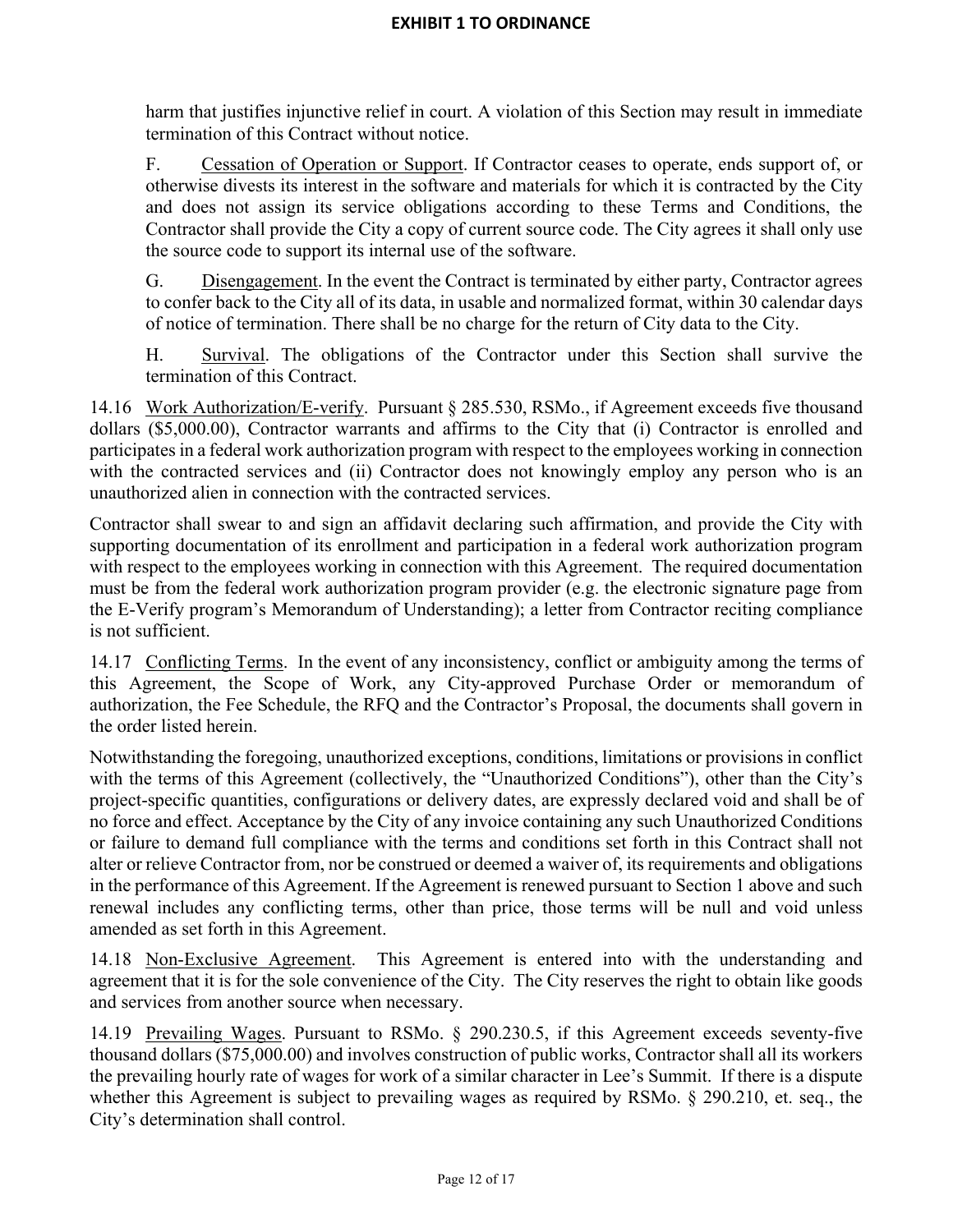14.20 Cooperative Purchasing. Contractor, by submitting a proposal to the RFQ, acknowledges that other specific eligible political subdivisions and nonprofit institutions ("Eligible Procurement Unit(s)") are permitted to utilize procurement agreements developed by the City, at their discretion and with the agreement of the awarded Contractor. Contractor may, at its sole discretion, accept orders from Eligible Procurement Unit(s) for the purchase of the materials and/or services at the prices and under the terms and conditions of this Agreement, in such quantities and configurations as may be agreed upon between the Parties. All cooperative procurements under this Agreement shall be transacted solely between the requesting Eligible Procurement Unit and Contractor. Payment for such purchases will be the sole responsibility of the Eligible Procurement Unit. The exercise of any rights, responsibilities or remedies by the Eligible Procurement Unit shall be the exclusive obligation of such unit. The City assumes no responsibility for payment, performance or any liability or obligation associated with any cooperative procurement under this Agreement. The City shall not be responsible for any disputes arising out of transactions made by others.

14.21 Time of the Essence. Time is of the essence in this Agreement. Unless otherwise specifically provided, any consent to delay in Contractor's performance of its obligation is applicable only to the particular transaction to which it relates, and is not applicable to any other obligation or transaction.

14.22 Signatory Authority. Each person signing this Agreement represents that such person has the requisite authority to execute this Agreement on behalf of the entity the person represents and that all necessary formalities have been met.

14.23 E-Signature and Counterparts. The Parties agree that this Agreement may be signed in two or more counterparts and/or signed electronically, and all such counterparts together shall constitute one and the same contract; such signatures shall bind the signing party in the same manner as if a handwritten signature had been delivered.

14.24 Anti-Discrimination Against Israel Act. If this Agreement has a total potential value of \$100,000 or more and Contractor has 10 or more employees, the following applies. Pursuant to Section 34.600, RSMo and to the fullest extent permitted by law, Contractor certifies that Contractor is not engaged in a boycott of Israel as of the Effective Date of this Agreement, and agrees for the duration of this Agreement to not engage in a boycott of Israel as defined in Section 34.600, RSMo

[SIGNATURES ON FOLLOWING PAGES]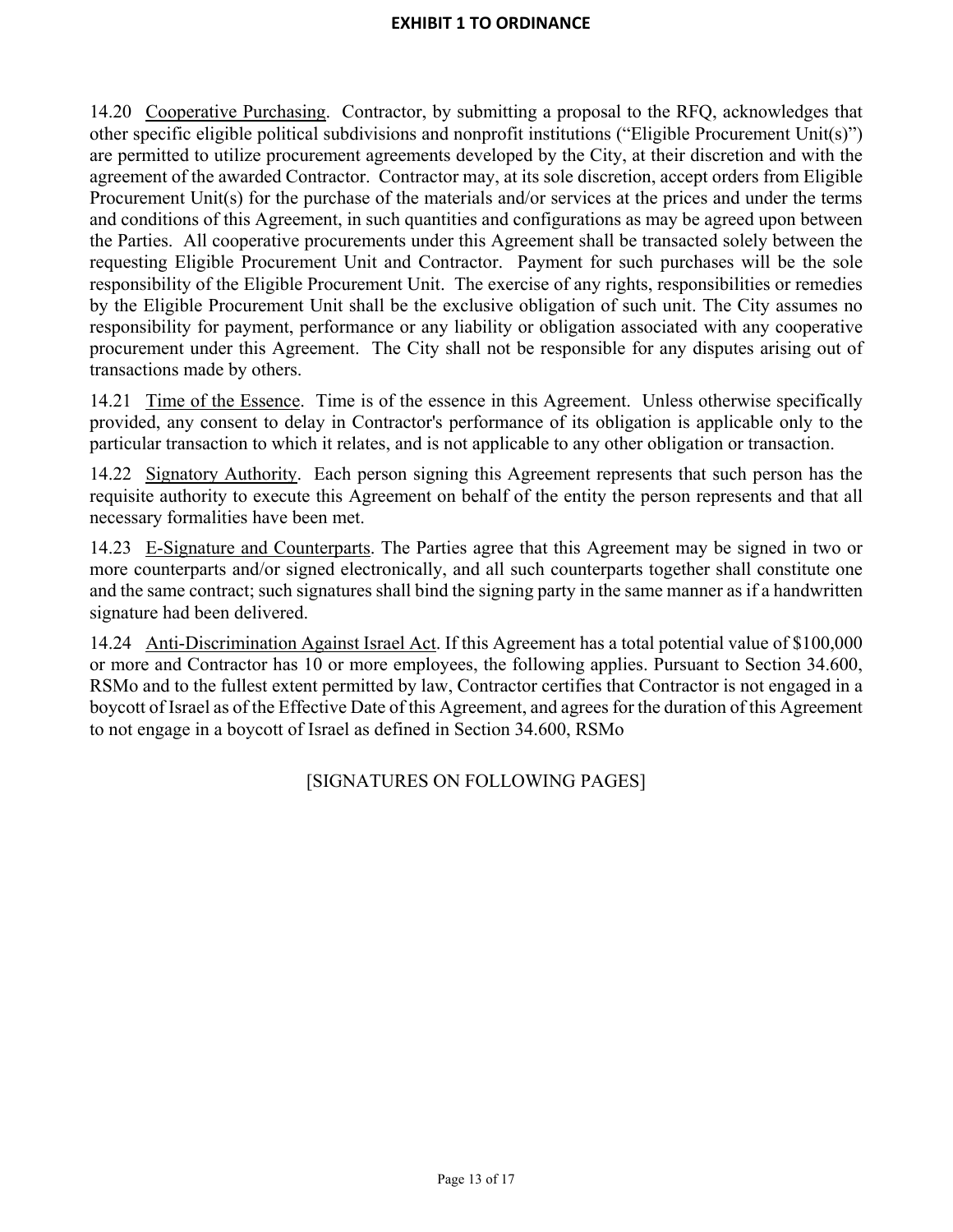IN WITNESS WHEREOF, the Parties hereto have executed this Agreement as of this \_\_\_\_\_ day of  $\_,$  2021 ("Effective Date").

# **CITY OF LEE'S SUMMIT**

\_\_\_\_\_\_\_\_\_\_\_\_\_\_\_\_\_\_\_\_\_\_\_\_\_\_\_\_\_\_\_\_\_\_\_\_\_\_\_ Stephen A. Arbo, City Manager

**ATTEST**:

**SHANER APPRAISALS, INC. DBA VALBRIDGE PROPERTY ADVISORS** 

By

| <b>Title Senior Managing Director</b> |  |
|---------------------------------------|--|

Print Name Daniel Kann

Trisha Fowler Arcuri, City Clerk

**APPROVED AS TO FORM**:

Date  $9.1.2021$ 

Scott Ison, Chief Counsel of Infrastructure and Recreation

\_\_\_\_\_\_\_\_\_\_\_\_\_\_\_\_\_\_\_\_\_\_\_\_\_\_\_\_\_\_\_\_\_\_\_\_\_\_\_

\_\_\_\_\_\_\_\_\_\_\_\_\_\_\_\_\_\_\_\_\_\_\_\_\_\_\_\_\_\_\_\_\_\_\_\_\_\_\_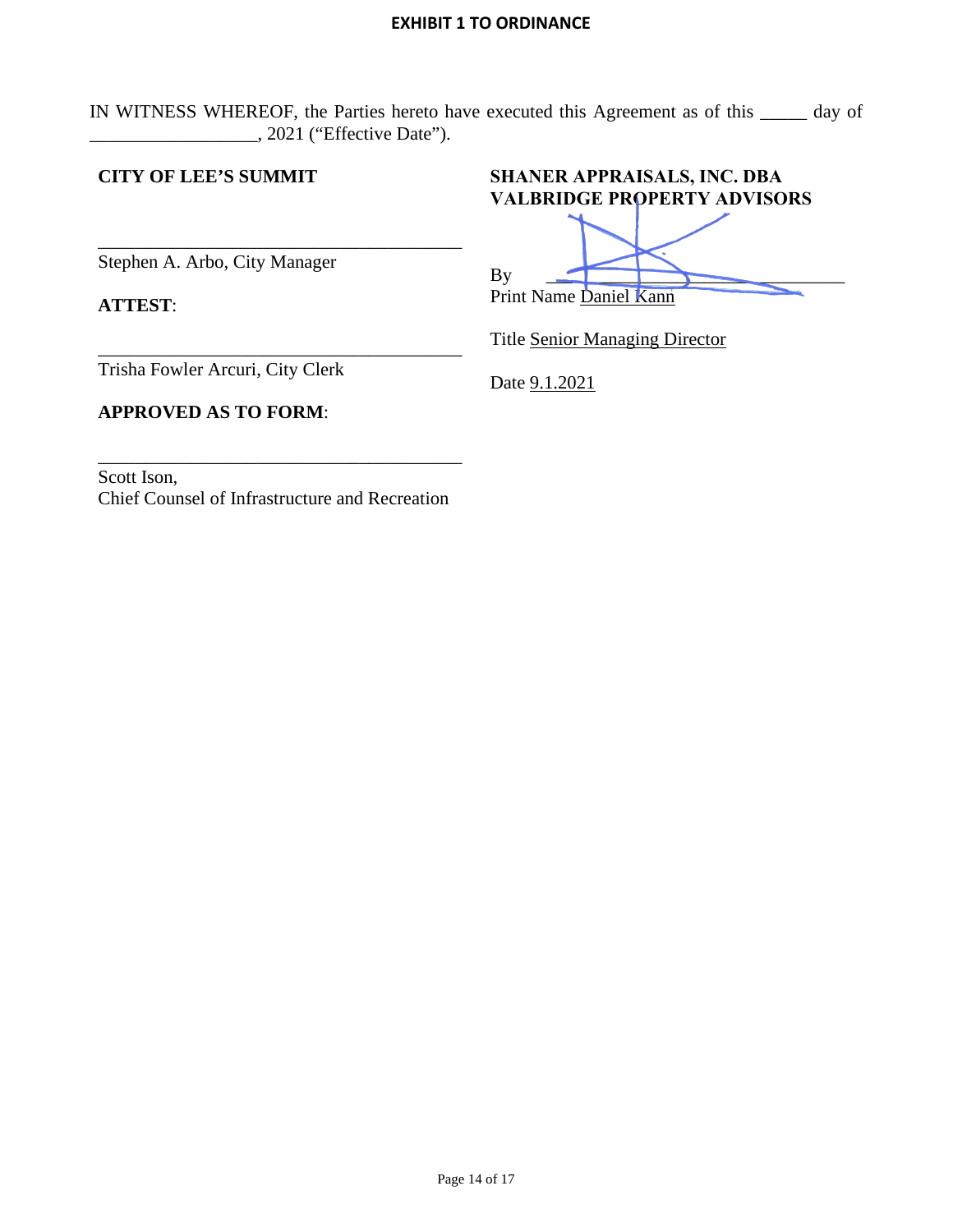# EXHIBIT A TO PROFESSIONAL SERVICES AGREEMENT BETWEEN THE CITY OF LEE'S SUMMIT AND SHANER APPRAISALS, INC. DBA VALBRIDGE PROPERTY ADVISORS

[Contractor's Proposal]

See following pages.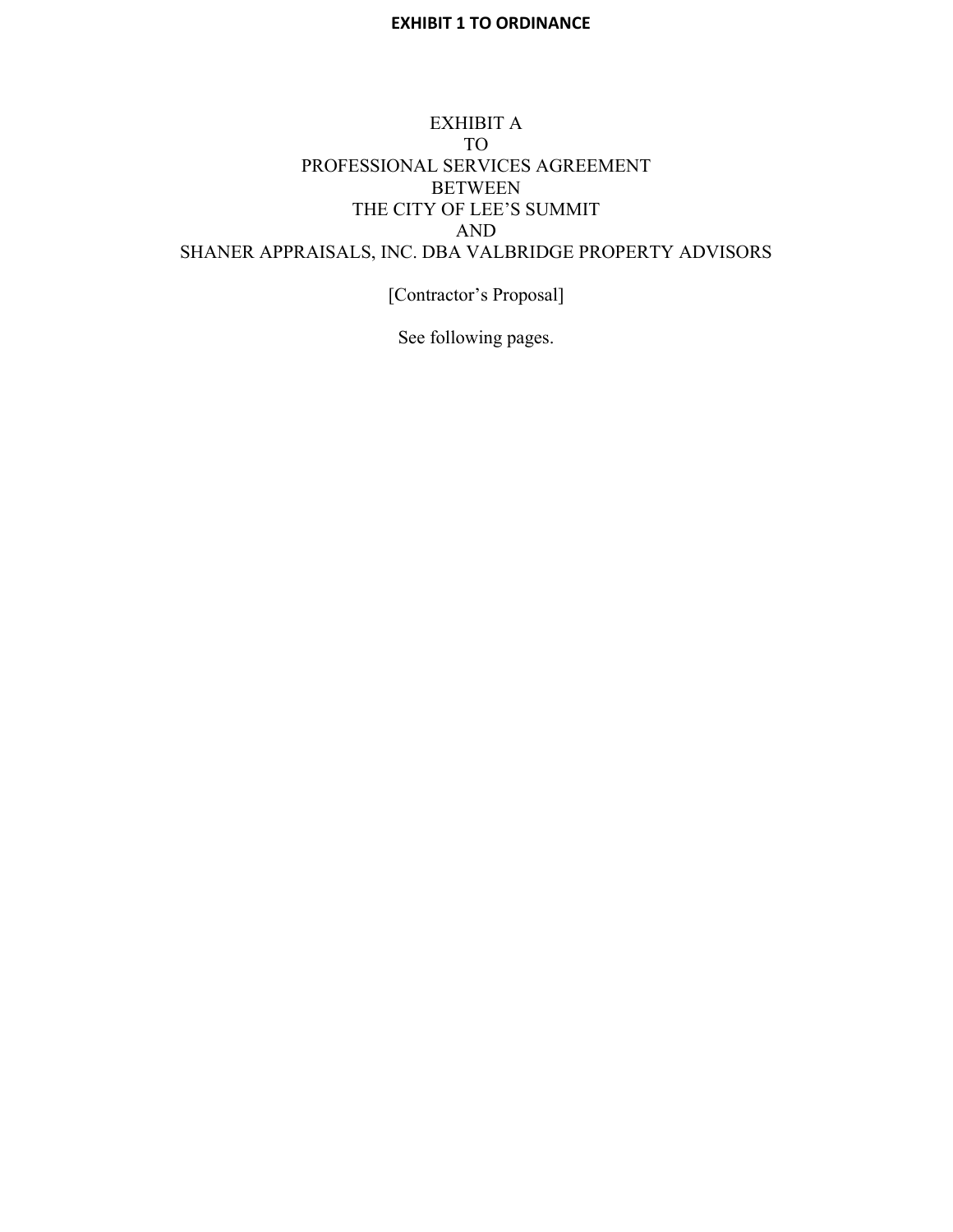

# Appraisal Services - RFQ # 2022-005

Date: 8/19/2021



## FOR:

 Mr. Curt Powelson Right of Way Agent Public Works Department City of Lee's Summit 220 S.E. Green Street Lee's Summit, MO 64063

# **Valbridge Property Advisors | Kansas City**

10990 Quivira Road, Suite 100} Overland Park, KS 66210 913-451-1451 phone 913-529-4121 fax *valbridge.com*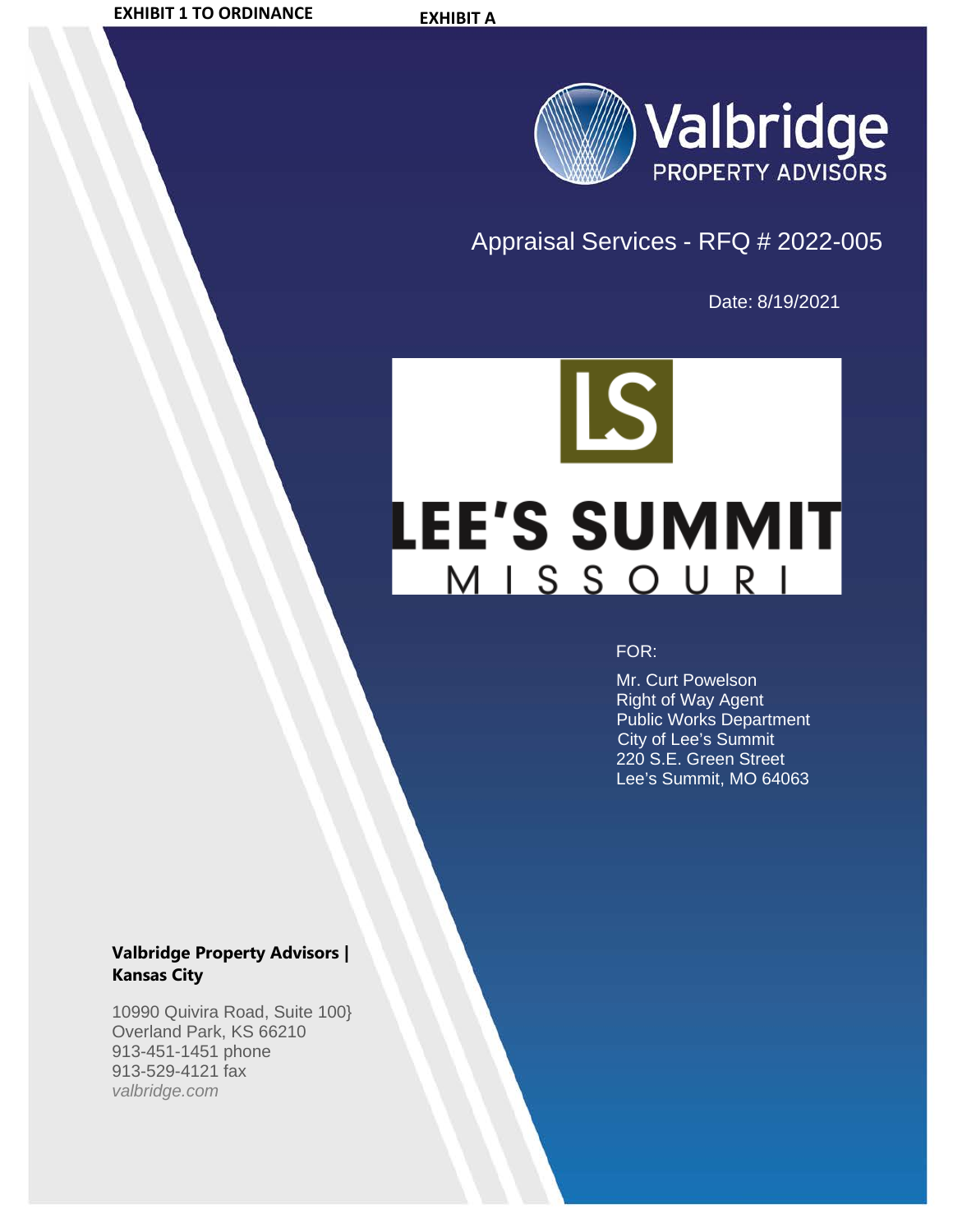

Shaner Appraisals, Inc.

August 19, 2021

City of Lee's Summit, Public Works Department Attn. Mr. Curt Powelson, Right of Way Agent 220 S.E. Green Street Lee's Summit, MO 64063

## **Re: On-call appraisal services (RFQ No. 2022-05)**

Dear Mr. Powelson:

This proposal is to provide appraisal services as set forth in the request for qualifications referenced above. I have reviewed the information within the RFQ and all of the requested information is contained herein.

We understand the purpose of the appraisals would often be acquisitions that must follow MoDOT, FAA and/or FHWA laws, rules and regulations. We have extensive experience with these guidelines.

This proposal recognizes that time is always of the essence in these matters. With Valbridge Property Advisors' large staff of 16 appraisers and analysts we are able to respond to any reasonable time constraints. I would be the point of contact for the consultant team and can be reached at [dkann@valbridge.com](mailto:dkann@valbridge.com) or via phone at 913-647-4094.

I trust that you will find our proposal it to be complete, but if any additional information is desired, I would appreciate the chance to provide anything needed. Thank you for this opportunity.

Sincerely,

Daniel Kann, MAI, MSRE Senior Managing Director

 10990 Quivira, Suite 100, Overland Park, KS 66210 (913) 451-1451 FAX (913) 529-4121 Valbridge Property Advisors | Shaner Appraisals, Inc. Independently Owned and Operated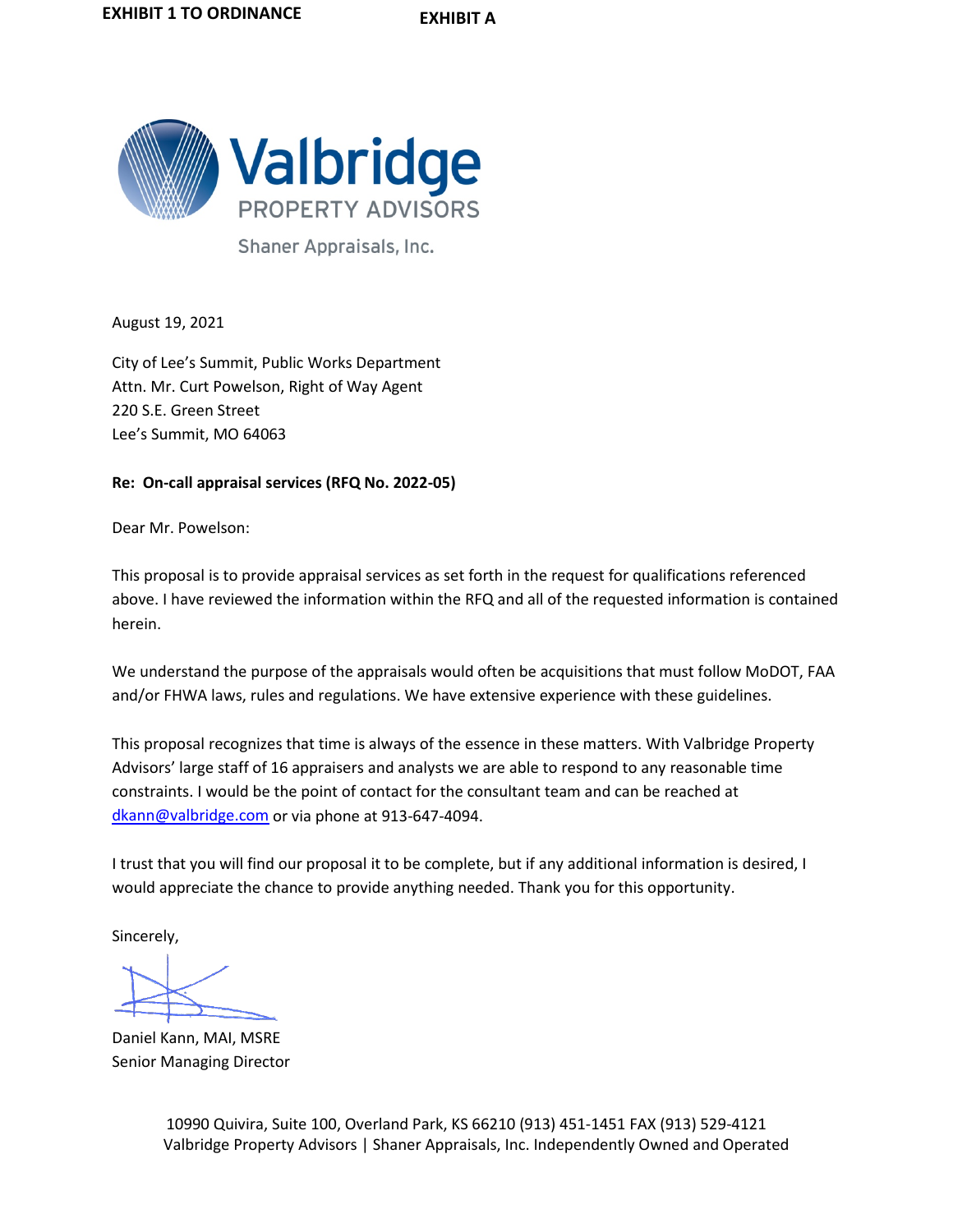#### **Table of Contents**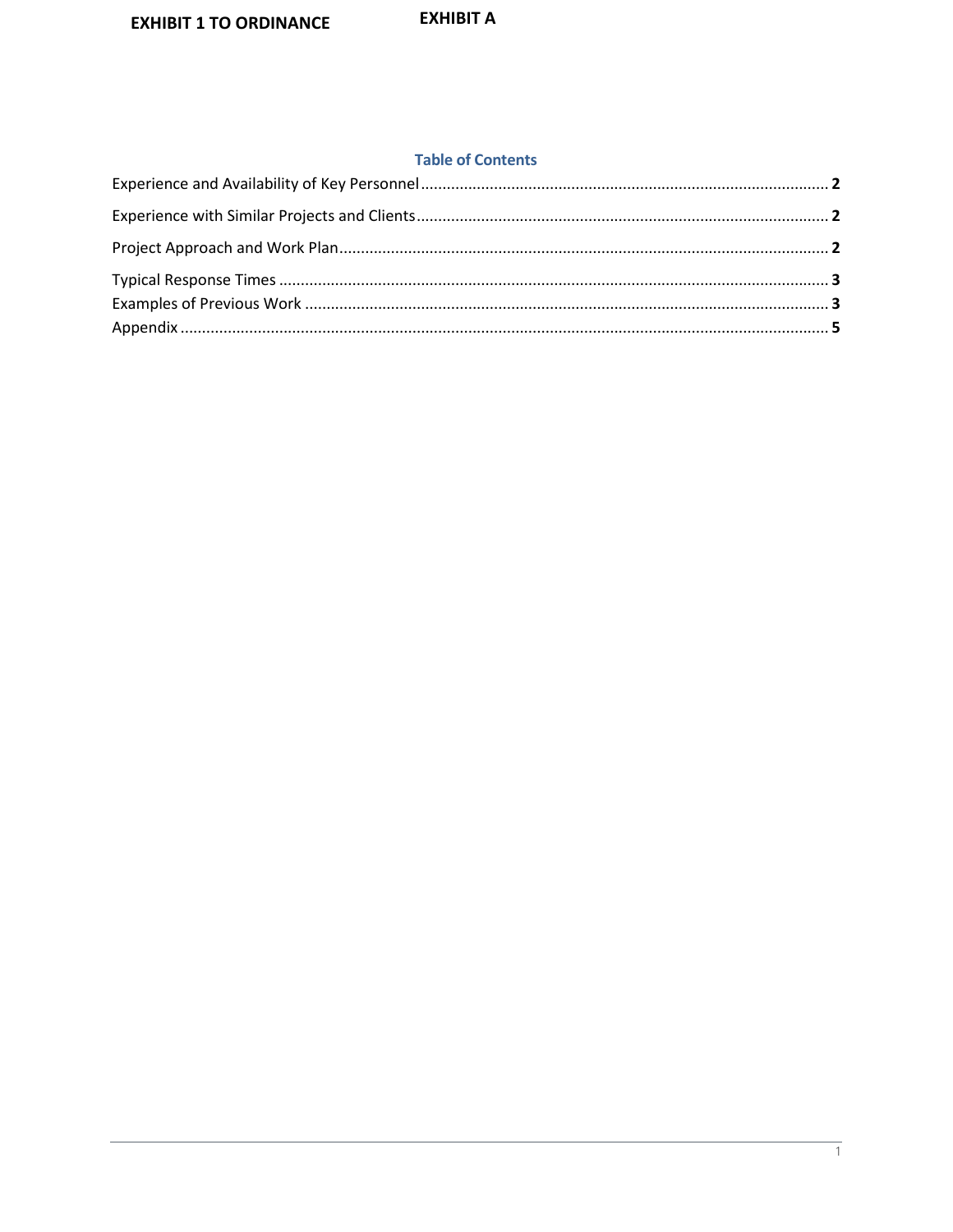## **Experience and availability of key personnel**

As previously mentioned, our firm has 16 fulltime real estate appraisers and analysts, including seven MAI designated members of the Appraisal Institute. Two members of our firm are past presidents of the Kansas City Chapter of the Appraisal Institute.

The primary appraisers for work with the City of Lee's Summit will be Jason Roos, MAI, Senior Managing Director and Daniel Kann, MAI, MSRE, Senior Managing Director. More information about Mr. Roos and Mr. Kann follows below, and their licenses and qualifications follow in the Appendix.

**Jason Roos, MAI, Senior Managing Director** would be the primary appraiser. He holds the MAI designation from the Appraisal Institute, is licensed in 11 states including Missouri and has extensive experience working with federal, state, and local governments. His work has included projects for the USACE, FAA, GSA and Western Area Power Association.

**Daniel Kann, MAI, Senior Managing Director** would be a primary appraiser. He holds the MAI designation from the Appraisal Institute, a Master's in Real Estate from the University of Denver and is licensed in Missouri, Kansas, Nebraska and Iowa.

## **Experience with similar projects and clients**

Valbridge Property Advisors | Kansas City has been in business in Kansas City for more than 43 years. We have extensive experience appraising all property types including multifamily, retail, industrial, office and a variety of special purpose properties. We have appraised large office complexes including Corporate Woods, and large shopping malls such as Leawood Town Center and the Manhattan Mall. Our multifamily assignments include luxury complexes to inner city apartments, properties without restrictions as well as income restricted properties under Section 42 tax credit incentives and HUD Section 8 low-income projects, and they include family apartments as well as properties restricted to seniors only.

The most pertinent experience involves our work for acquisitions and condemnation. These assignments include all property types. We work regularly for local, state, and federal agencies. We have appraised transportation and utility corridors involving from dozens to hundreds of parcels.

Our experience extends to a variety of clients and users of appraisal services. We have enjoyed a longstanding working relationship with most of the cities in the Kansas City metro (including Lee's Summit), as well as MODOT and KDOT. We hold a similar "on call" contract with the City of Olathe, Kansas; Iowa City, Iowa; the City of Springfield, Missouri; the City of Raytown, Missouri as well as the General Services Administration (GSA).

We allocate all necessary resources to complete awarded projects on a timely basis with quality levels consistently exceeding industry standards and client expectations. Our firm is blessed to be consistently busy, and we attribute that success to our measured and thorough approach to the projects we undertake.

All appraisal services will conform to the Uniform Standards of Professional Appraisal Practice, the Professional Ethics of the Appraisal Institute, MoDOT, FAA and other applicable agency guidelines. Depending on the property type appraised different specialists are utilized.

# **Project approach and work plan**

The appraisal process, though at times very complex, involves three basic steps: gather, analyze, report. In the initial stage (gather) all relevant materials and information that may affect value is collected from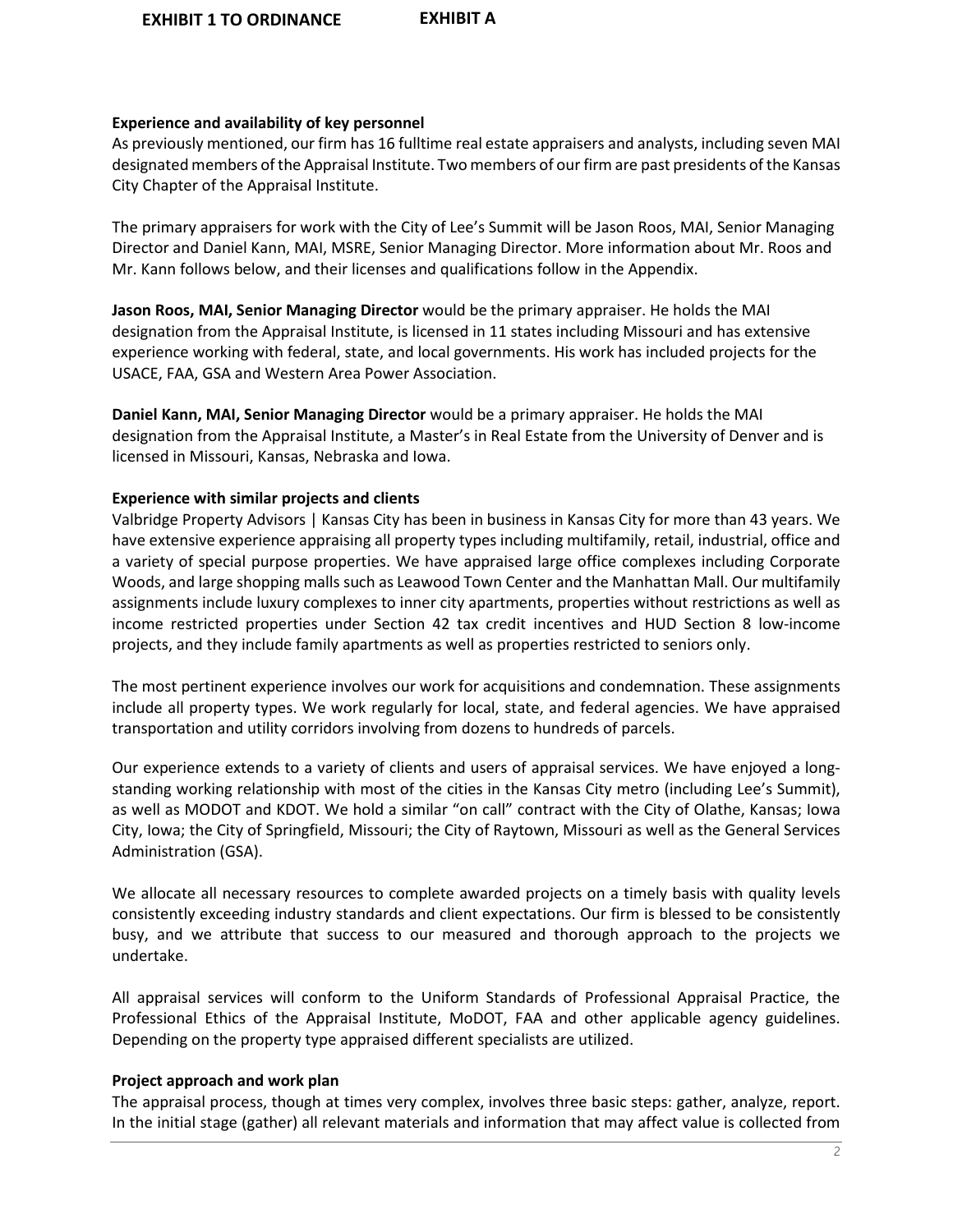multiple sources. These may include market participants, public records, and the client (in this case the City of Lee's Summit). During the second stage (analysis) the information that has been collected is digested, relevant information is studied, and a careful review of all factors affecting value is completed. In the final stage (reporting) a comprehensive appraisal report is assembled. The goal of the appraisal reports is to be clear, concise, and comprehensive, and to make sure that they stand up to review and scrutiny. All appraisals are completed under applicable guidelines and regulations.

## **Typical Response Times**

Our firm is committed to making every reasonable deadline, and usually within 30 days from engagement. Factors outside of our control may influence delivery, but consistent communication with the client (City of Lee's Summit) helps mitigate surprises and ensures timely delivery. If expedited delivery times are required, we will respond accordingly.

#### **Examples of previous work**

Our firm has been in business for more than 43 years. We work extensively with many federal agencies, state agencies, and local governments. A partial list of agencies is included below.

- General Services Administration (GSA) We work regularly with Regions 6 and 7 and have a fiveyear and have an IDIQ with GSA Disposal for Nebraska.
- Federal Aviation Administration (FAA) We have completed airport expansion work in several locations in Kansas and Missouri.
- Department of Justice (DOJ) We have completed multiple parcel assignments along rail corridors in Kansas and Missouri, as well as farmland in Nebraska.
- US Postal Service (USPS) We have completed FAR studies and appraisals in four states.
- Department of Housing and Urban Development (HUD)
- US Army Corps of Engineers (USACE) and US Marshalls

# **A partial list of federal projects we have completed are as follows:**

Broadway Bridge Project – MODOT I-49 Realignment, Grandview, MO for MODOT I-70 Realignment, Topeka, KS for KDOT Airport Ground Lease Appraisal for the Department of Forestry – Oregon Appraisal Review Airport Land for the USACE North Dakota Air Force Base for USACE – Wisconsin Air Force Base for USACE - Nebraska ROW project in Jewell County for KDOT ROW project Chase County for KDOT SWC College Blvd. & US 69, Overland Park, excess ROW for KDOT K-7 & N. 130th Street, Bonner Springs, excess right of way for KDOT 20080 Homestead Land, Edgerton, appraisal review for KDOT Northeast Corner of Kellogg and West Street for KDOT I-235 Interchange, Wichita, Kansas for KDOT, 56 tracts South Lawrence Trafficway for KDOT ROW project in Cherokee County, Kansas for KDOT ROW project Wabaunsee County KDOT We were just contracted by KDOT (June 2020) for a ROW project in Chase County, Kansas K-96/K-14 Improvement project for KDOT, 30 tracts Rice County City of Grandview, ROW of Project, 43 Tracts for City of Grandview in conjunction with MODOT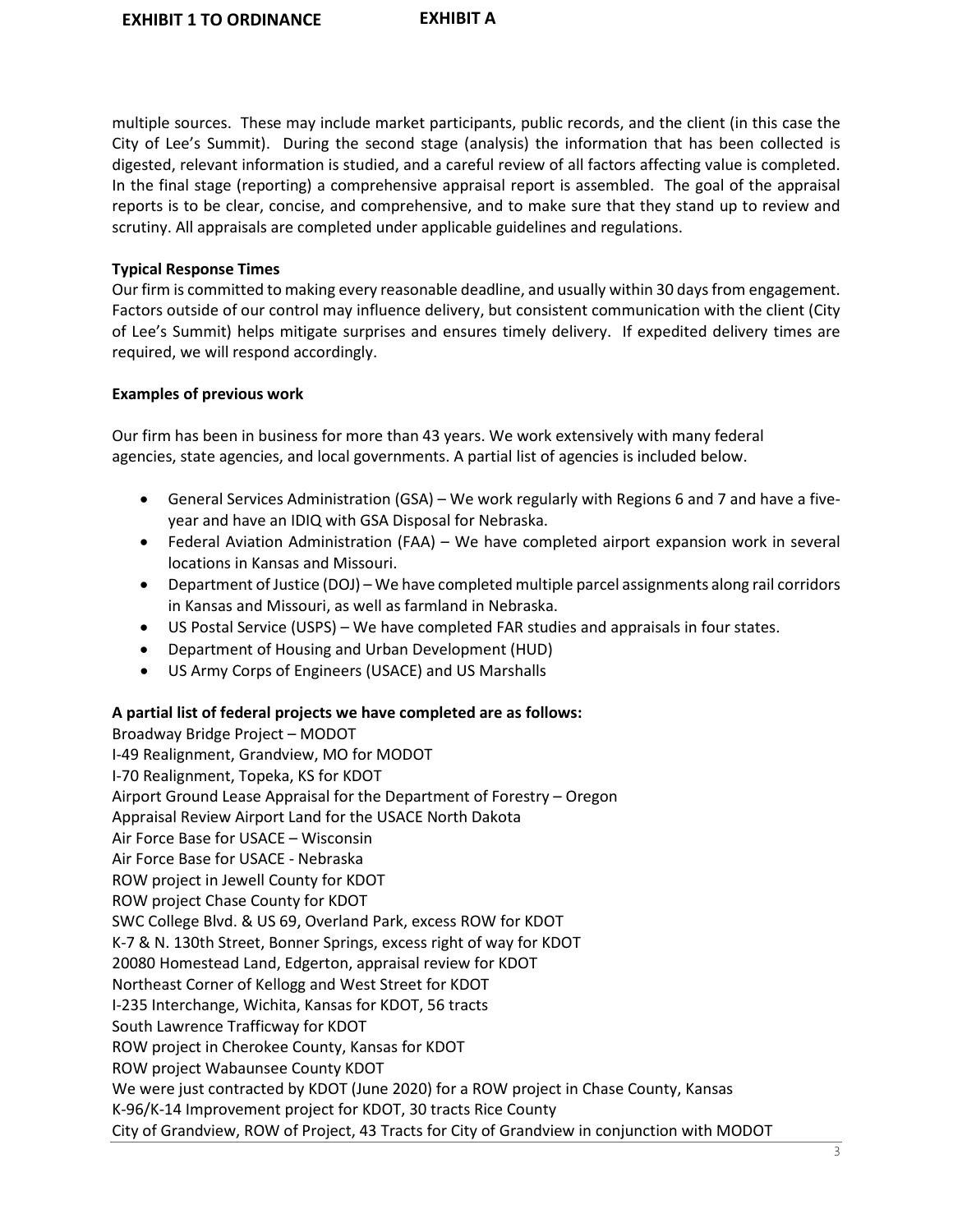City of Belton, MO ROW Project, 38 Tracts – for City of Belton in conjunction with MODOT K-7, Santa Fe to Dennis, for City of Olathe, 10 tracts 151st & Mur-Len, for City of Olathe, six tracts K-68 Highway from Louisburg to Highway 169, 28 tracts 95th & I-35, Lenexa, 27 tracts I-235 flyover bridge at 13th Street, Wichita, KS South Broadway improvement at 34th Street, Wichita, KS West Kellogg (US 54) 119th to 151st Street, Wichita, KS I-435 and US 69 to 119th Street (RED Project), Overland Park, KS

#### **A partial list of city and county projects:**

Horridge Road, Powerline Easements, ½ in Kansas City, MO and ½ in Lee's Summit Longview Community College Parcel, Lee's Summit, MO Legacy Woods Retrospective Acquisition, Lee's Summit, MO Easement Land, 5 tracts, Lee's Summit, MO Vacant Land, SE Johnson Street, Lee's Summit, MO Office Building, Lee's Summit, MO Parking Lot, Lee's Summit, MO Retail Building, Green Street, Lee's Summit, MO Arborwalk Project, Lee's Summit, MO Fire Station Land, Lee's Summit, MO Fire Station Land, Lake Lotawana, MO Benton Street Rehab Project, Iowa City, Iowa Nevada Avenue Sewer Replacement Project, Iowa City, Iowa 91st Street Bike Pedestrian Trail Improvements City of Overland Park 2020 Overland Park Storm Project City of Overland Park – 2020 167th Street City of Overland Park Major Storm Sewer Repair, Bluejacket and Melrose Grant Street Improvements, 79th -87th, City of Overland Park Switzer Road, 151st to 159th Street, City of Overland Park U.S. 69, 95th to 77th, City of Overland Park Antioch Road, 151st to 167th, City of Overland Park 179th Street, Metcalf to US 69, City of Overland Park 75th & Kessler, Neighborhood Street Reconstruction, City of Overland Park 159th Street, Quivira to Pflumm, 159th Street Improvements, City of Overland Park Quivira Road 151st-159th, appraisal reviews, City of Overland Park Ricci vs. City of Overland Park, 6 flood damaged residences Monitor Square storm sewers, 5 tracts City of Gardner 191st Street Improvements, 6 tracts City of KCMO, Paseo Gateway Improvements, 8 tracts City of Lenexa, 95th and Santa Fe, 9 tracts City of Lee's Summit, 2nd Street Project, 5 tracts City of Olathe, Kansas Highway 7 and Spruce, 4 tracts City of Lansing, Lansing Relief Sewers City of Independence Right of Way – Data Book City of Wichita - Kellogg to Harry Road Project 167th Street Improvement Project, Leawood, Kansas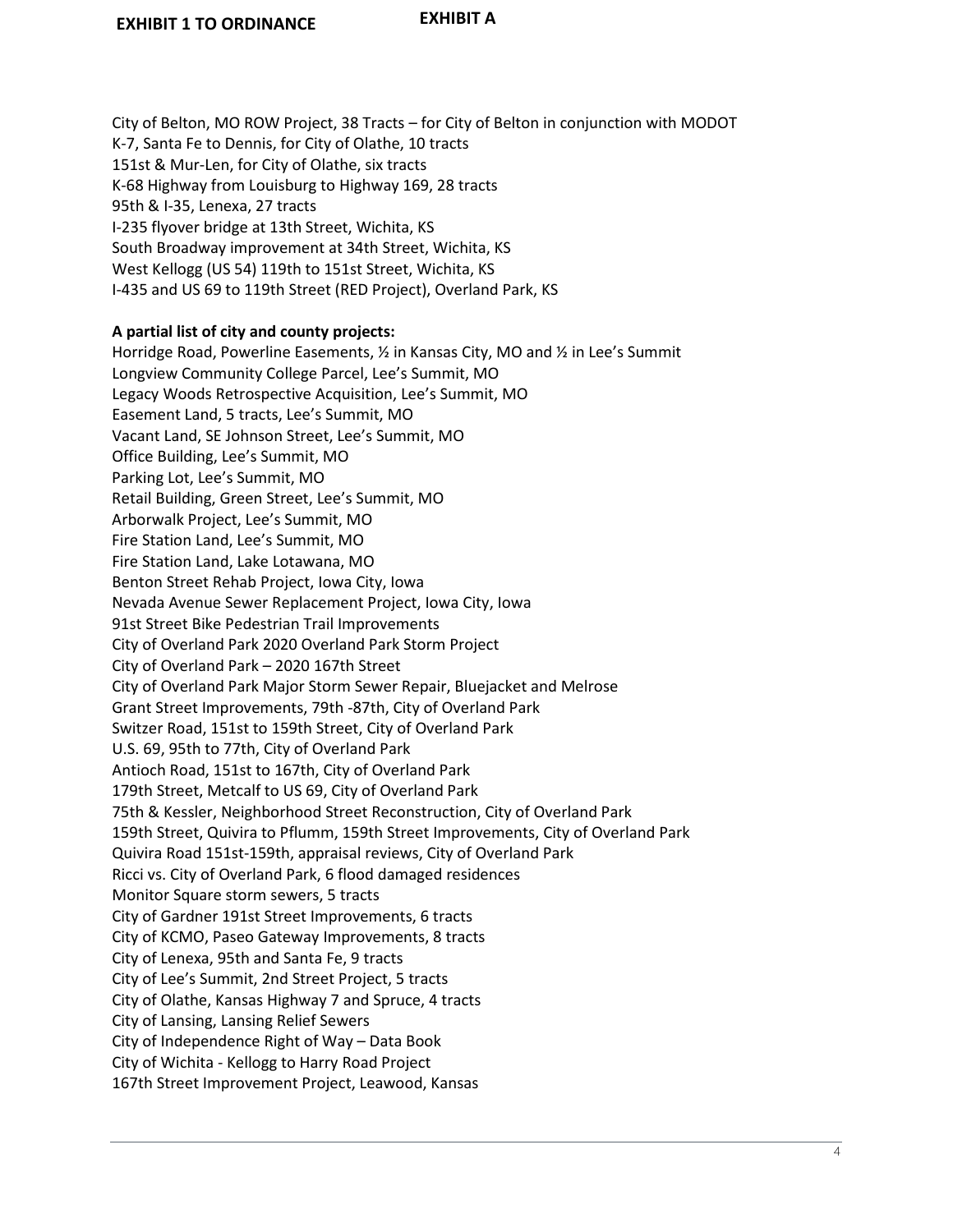# **Appendix**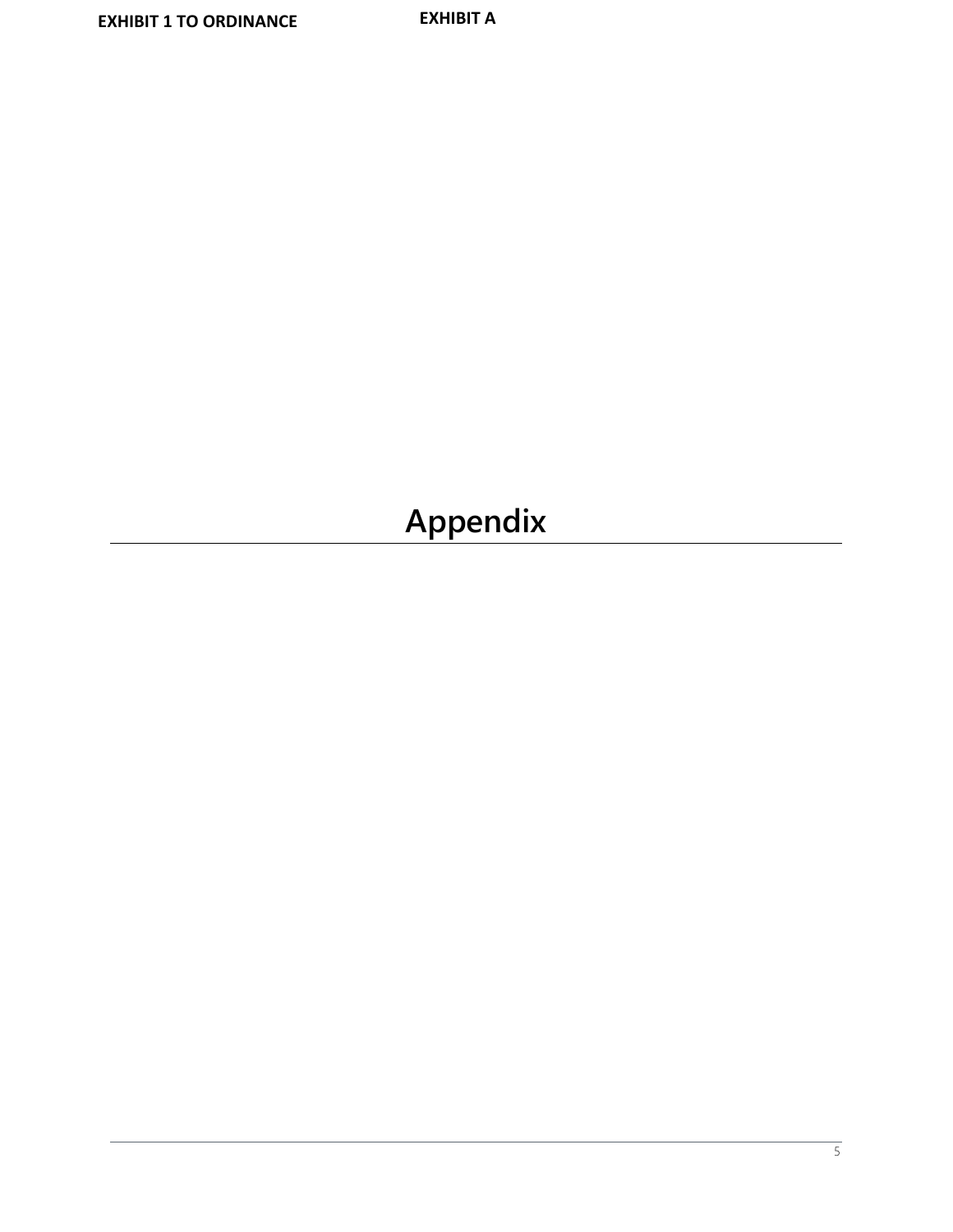# Qualifications of Daniel Kann, MAI MSRE Managing Director / Partner – Multifamily and ROW Valbridge Property Advisors | Kansas City



# *Independent Valuations for a Variable World*

# State Certifications

State of Kansas State of Missouri State of Iowa State of Nebraska

# **Education**

Bachelor of Arts (2005) University of Northern Iowa Real Estate Finance | Marketing

Master's (2016) University of Denver Real Estate Finance | Construction

# Contact Details

913-451-1451 (O) 913-647-4094 (D) 913-529-4121 (F)

Valbridge Property Advisors 10990 Quivira Road, Suite 100 Overland Park, Kansas 66210

www.valbridge.com DKann@Valbridge.com

# Membership/Affiliations

Appraisal Institute (MAI Designation) CCIM Candidate (CCIM Institute) Licensed Real Estate Agent (State of Iowa) International Right of Way Association (prior Chapter Secretary) Adjunct Professor – Real Estate Valuation (University of Missouri Kansas City)

# Recent Appraisal Institute & Related Courses

Real Estate Finance and Investments (University of Denver) Real Estate Tax (University of Denver) Residential Construction Systems (University of Denver) Real Estate Securities and Syndications (University of Denver) Real Estate Investments and Appraisal (University of Northern Iowa) Apartment Appraisal and Concepts (Appraisal Institute) Finance, Statistics and Valuation Modeling (Appraisal Institute) Argus, Excel, and Computer Modeling (University of Denver) Understanding Commercial Capitalization Rates (ULI) General Market Analysis and Highest & Best Use (Appraisal Institute) Discounted Cash Flow Model: Concepts & Issues (Appraisal Institute) Advanced Income Capitalization (Appraisal Institute) Forecasting Revenue (Appraisal Institute) Advanced Sales Comparison and Cost Approaches (Appraisal Institute) Analyzing Operating Expenses (Appraisal Institute)

# **Experience**

Managing Director / Partner Valbridge Property Advisors|Kansas City(2013 - Present)

I currently perform review, valuation, and due diligence for investors/developers, life insurance companies, lenders, REITS, and public entities. The analysis consists of property valuation (FHA, Fannie Mae, Freddie Mac, and conventional financing), market studies, feasibility studies, real estate tax analysis, and before and after analysis pertaining to right of way and easement acquisitions.

# Publications

*Cap Rate Variations* – Valuation 2014 and CCIM March/April 2015

*Assessing Market Value* – CCIM Summer 2020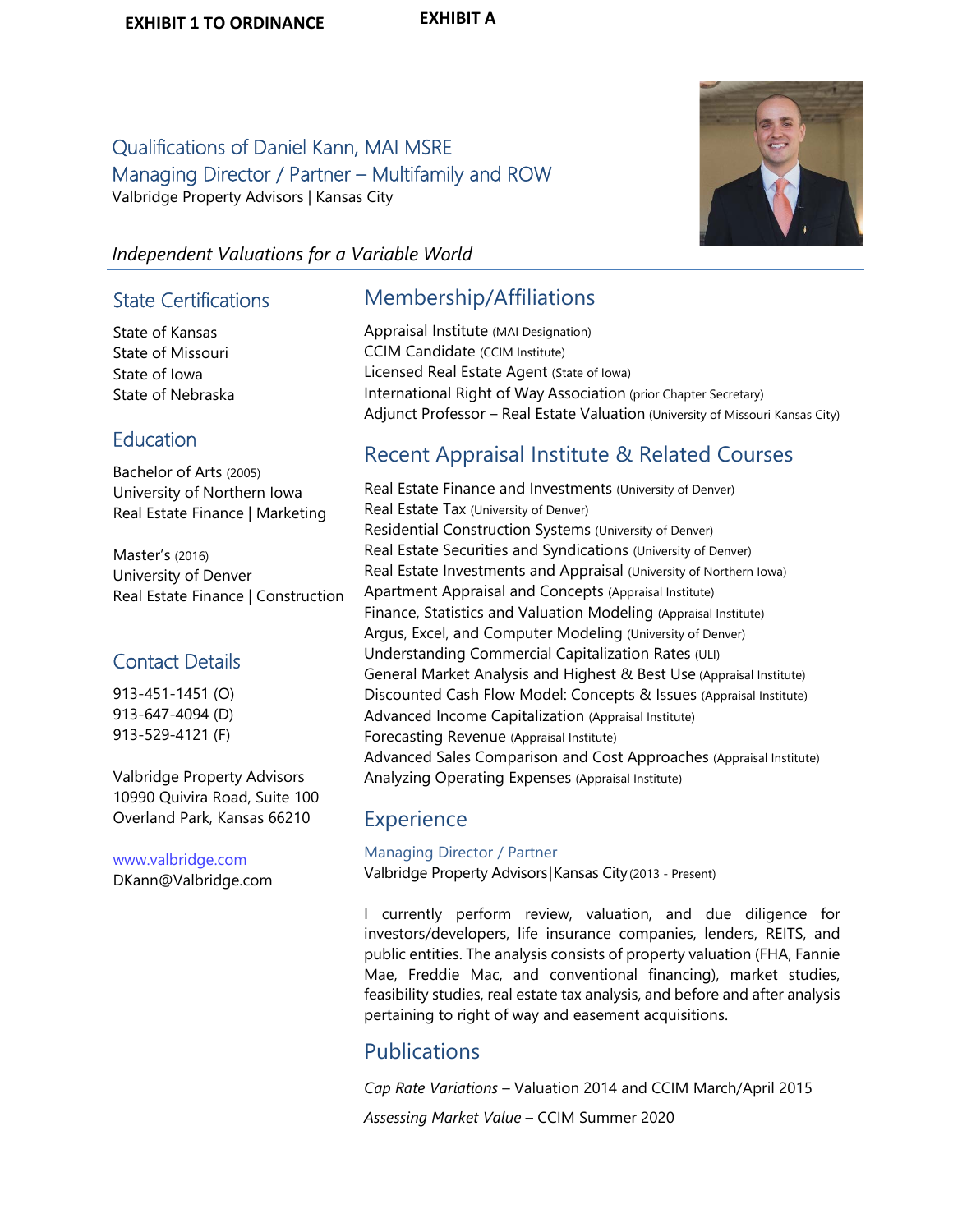# Qualifications of Jason Roos, MAI Senior Managing Director Valbridge Property Advisors | Kansas City



# *Independent Valuations for a Variable World*

#### State Certifications

State of Kansas State of Missouri State of Iowa State of Nebraska State of Colorado State of North Dakota State of South Dakota State of Indiana State of Arkansas State of Oregon State of West Virginia

#### Education

BBA University of North Dakota

Contact Details

913-451-1451 (o) 913-647-4095 (d)

Valbridge Property Advisors | Kansas City 10990 Quivira Road Suite 100 Overland Park, KS 66210

## Membership/Affiliations:

Member: Appraisal Institute - MAI Designation 2014 President: Appraisal Institute – Kansas City Chapter Appraisal Institute and Related Courses: Business Practices and Ethics Uniform Standards of Appraisal Practice Advanced Income Capitalization Advanced Sales Comparison and Cost Approaches Report Writing and Valuation Analysis Advanced Applications A Debate on the Allocation of Hotel Total Assets Fundamentals of Separating Real Property, Personal Property, and

Intangible Business Assets Appraising the Appraisal: Appraisal Review – General Analyzing Tenant Credit Risk and Commercial Lease Analysis Condemnation Appraising: Principles and Applications

#### Experience:

#### **Senior Managing Director**

Valbridge Property Advisors |Shaner Appraisals, Inc. (2007-Present)

Appraisal/valuation and consulting assignments include: industrial buildings, office buildings, retail buildings, and hotels and motels. Industrial properties appraised include a wide variety of warehouse and manufacturing facilities located across the Midwest. Assignments have been concentrated in the Kansas City Metropolitan area, but assignments have been completed across the country on specialized manufacturing and warehouse properties.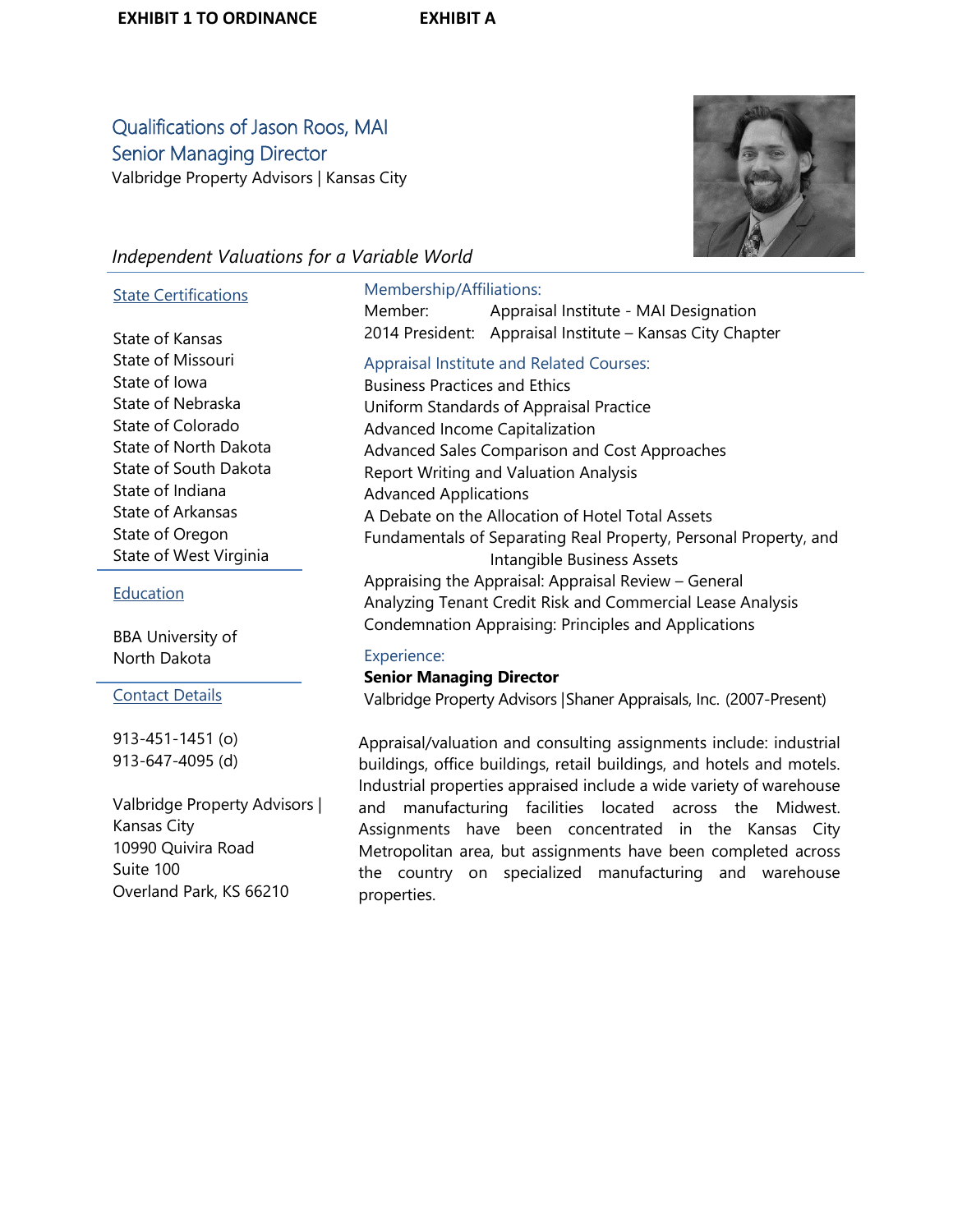# EXHIBIT B TO PROFESSIONAL SERVICES AGREEMENT BETWEEN THE CITY OF LEE'S SUMMIT AND SHANER APPRAISALS, INC. DBA VALBRIDGE PROPERTY ADVISORS

# **SCOPE OF SERVICES TO BE PROVIDED BY CONTRACTOR**

Contractor shall provide the following services to the City on an as-needed basis:

- Perform real estate appraisals for the purpose of market value. All appraisals must be performed in accordance with the *Uniform Standards of Professional Appraisal Practice*.
- Provide appraisals for local, state and federally funded projects.
- Provide review appraisals for local, state and federally funded projects.
- Negotiate and acquire right-of-way, easements and fee simple property.
- Provide expert testimony in eminent domain cases, as required.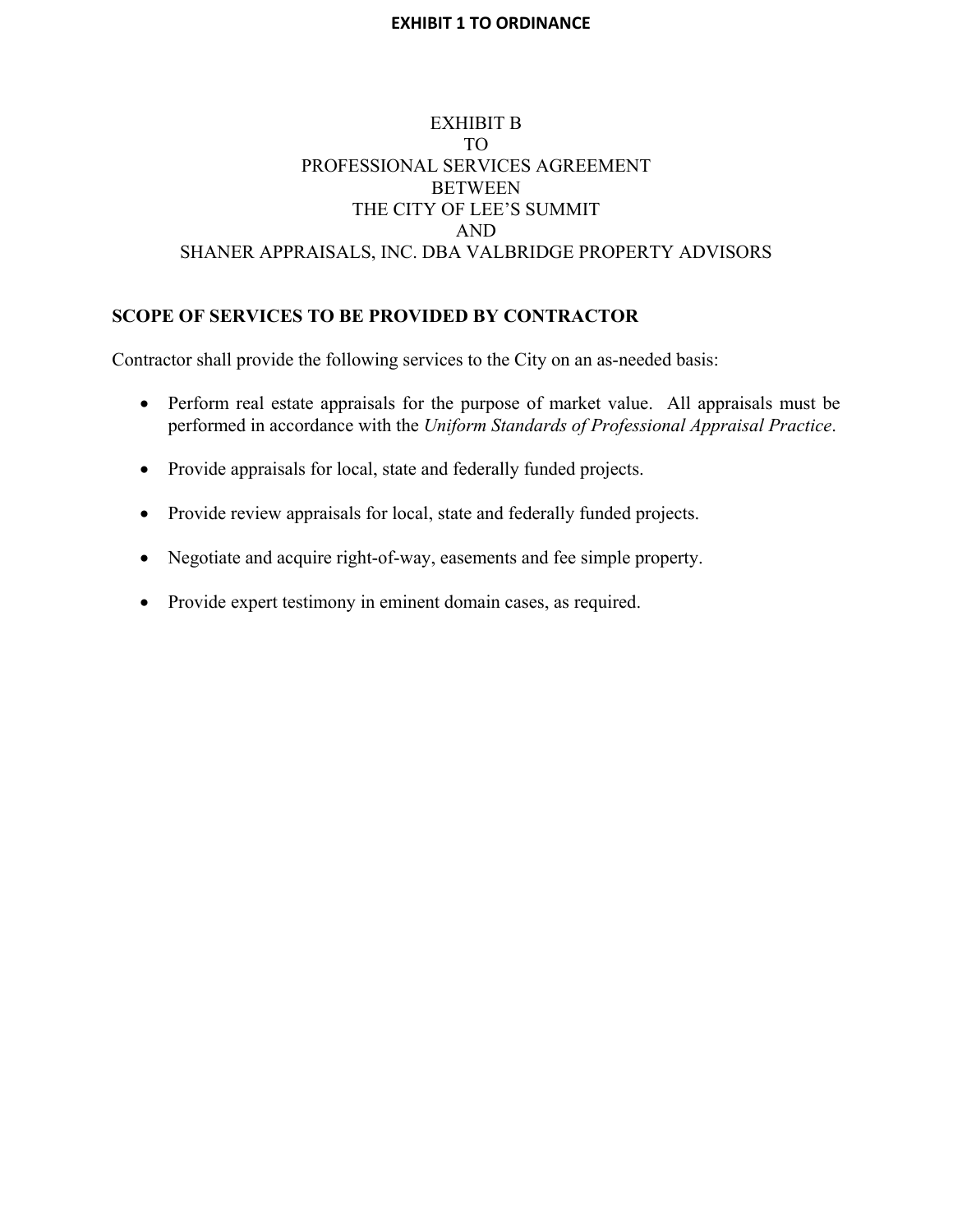# EXHIBIT C TO PROFESSIONAL SERVICES AGREEMENT BETWEEN THE CITY OF LEE'S SUMMIT AND SHANER APPRAISALS, INC. DBA VALBRIDGE PROPERTY ADVISORS

[Fee Schedule]

See following page(s).